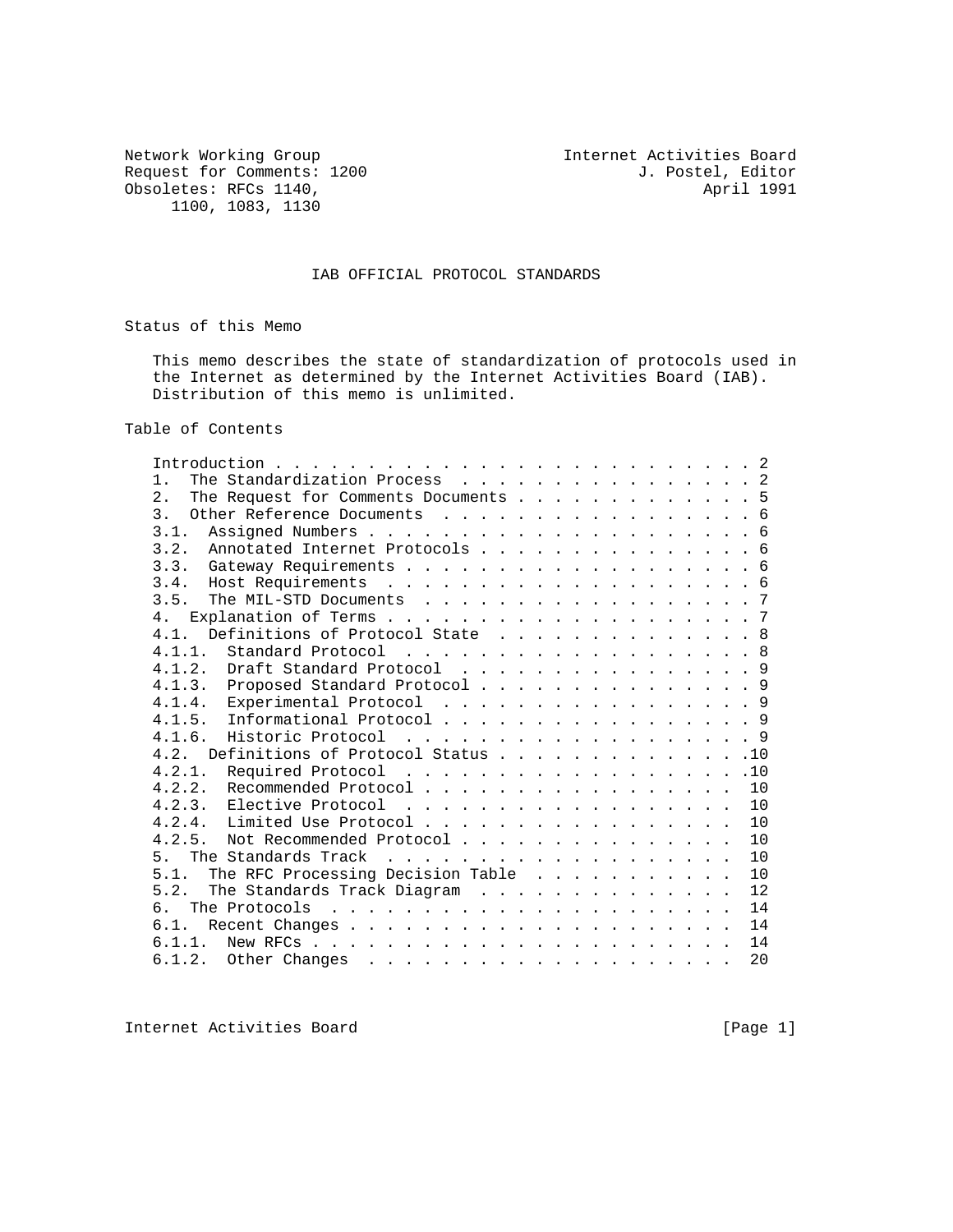| 6.2.        | Standard Protocols                                      |  | 22 |
|-------------|---------------------------------------------------------|--|----|
| 6.3.        | Network-Specific Standard Protocols                     |  | 23 |
| 6.4.        | Draft Standard Protocol                                 |  | 24 |
| 6.5.        | Proposed Standard Protocol                              |  | 25 |
| 6.6.        | Experimental Protocol                                   |  | 26 |
| 6.7.        | Informational Protocol                                  |  | 26 |
| 6.8.        |                                                         |  | 27 |
| $7_{\circ}$ |                                                         |  | 27 |
| 7.1.        | IAB, IETF, and IRTF Contacts                            |  | 27 |
| 7.1.1.      | Internet Activities Board (IAB) Contact                 |  | 27 |
|             | 7.1.2. Internet Engineering Task Force (IETF) Contact   |  | 28 |
|             | 7.1.3. Internet Research Task Force (IETF) Contact      |  | 28 |
|             | 7.2. Internet Assigned Numbers Authority (IANA) Contact |  | 28 |
| 7.3.        | Request for Comments Editor Contact                     |  | 29 |
| 7.4.        | Network Information Center Contact                      |  | 29 |
| 7.5.        | Other Sources for Requests for Comments                 |  | 30 |
| 7.5.1.      | NSF Network Service Center (NNSC)                       |  | 30 |
| 7.5.2.      | NSF Network Information Service (NIS)                   |  | 30 |
|             | 7.5.3. CSNET Coordination and Information Center (CIC)  |  | 31 |
| 8.          | Security Considerations                                 |  | 31 |
| 9.          |                                                         |  | 31 |
|             |                                                         |  |    |

#### Introduction

 Discussion of the standardization process and the RFC document series is presented first, followed by an explanation of the terms. Sections 6.2 - 6.8 contain the lists of protocols in each stage of standardization. Finally come pointers to references and contacts for further information.

 This memo is intended to be issued quarterly; please be sure the copy you are reading is current. Current copies may be obtained from the Network Information Center or from the Internet Assigned Numbers Authority (see the contact information at the end of this memo). Do not use this edition after 30-Jun-91.

 See Section 6.1 for a description of recent changes. In the official lists in sections 6.2 - 6.8, an asterisk (\*) next to a protocol denotes that it is new to this document or has been moved from one protocol level to another.

#### 1. The Standardization Process

 The Internet Activities Board maintains this list of documents that define standards for the Internet protocol suite (see RFC-1160 for an explanation of the role and organization of the IAB and its subsidiary groups, the Internet Engineering Task Force (IETF) and the Internet Research Task Force (IRTF)). The IAB provides these

Internet Activities Board [Page 2]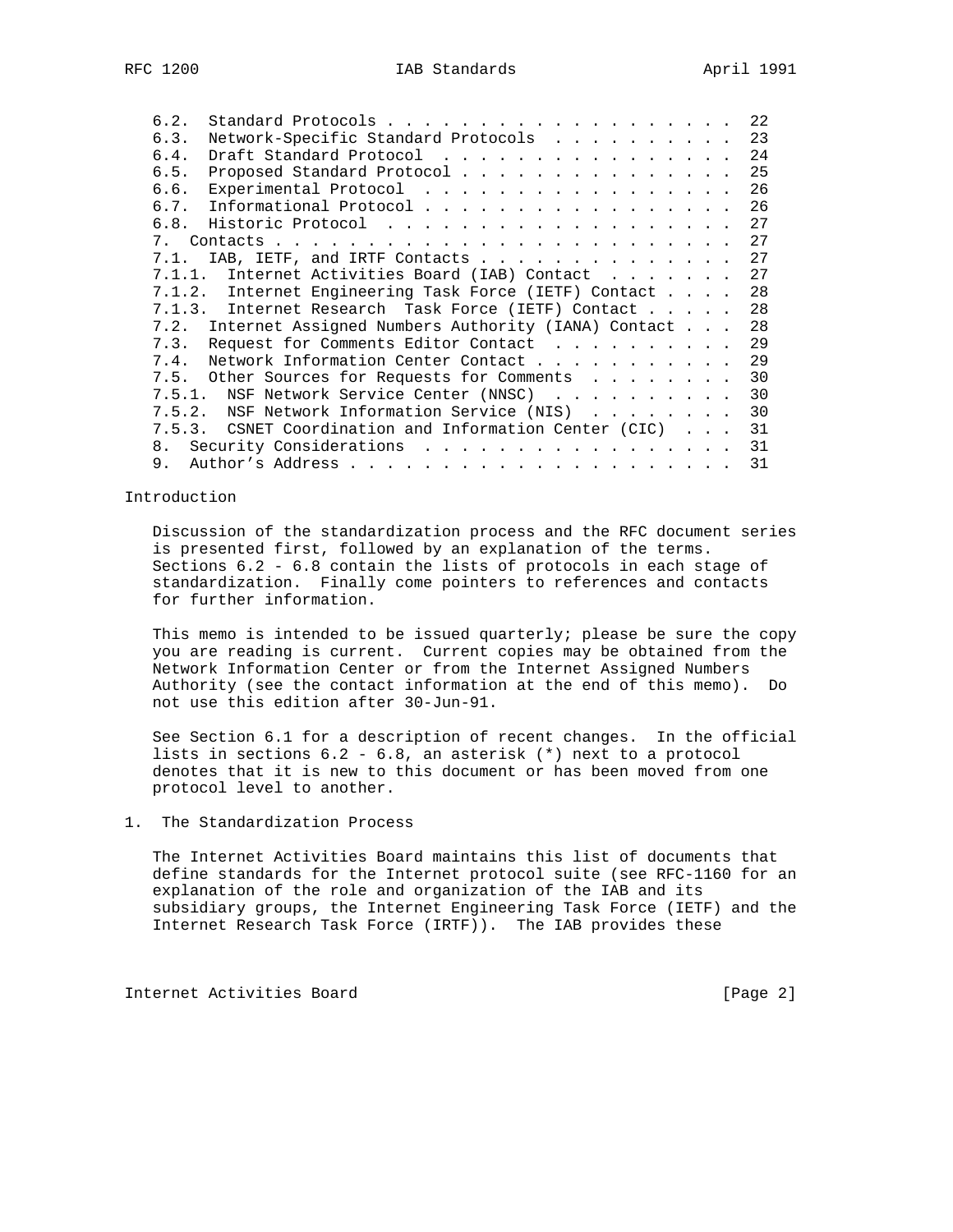standards with the goal of co-ordinating the evolution of the Internet protocols; this co-ordination has become quite important as the Internet protocols are increasingly in general commercial use.

 The majority of Internet protocol development and standardization activity takes place in the working groups of the Internet Engineering Task Force.

 Protocols which are to become standards in the Internet go through a series of states (proposed standard, draft standard, and standard) involving increasing amounts of scrutiny and experimental testing. At each step, the Internet Engineering Steering Group (IESG) of the IETF must make a recommendation for advancement of the protocol and the IAB must ratify it. If a recommendation is not ratified, the protocol is remanded to the IETF for further work.

 To allow time for the Internet community to consider and react to standardization proposals, the IAB imposes a minimum delay of 4 months before a proposed standard can be advanced to a draft standard and 6 months before a draft standard can be promoted to standard.

 It is general IAB practice that no proposed standard can be promoted to draft standard without at least two independent implementations (and the recommendation of the IESG). Promotion from draft standard to standard generally requires operational experience and demonstrated interoperability of two or more implementations (and the recommendation of the IESG).

 In cases where there is uncertainty as to the proper decision concerning a protocol the IAB may convene a special review committee consisting of experts from the IETF, IRTF and the IAB with the purpose of recommending an explicit action to the IAB.

 Advancement of a protocol to proposed standard is an important step since it marks a protocol as a candidate for eventual standardization (it puts the protocol "on the standards track"). Advancement to draft standard is a major step which warns the community that, unless major objections are raised or flaws are discovered, the protocol is likely to be advanced to standard in six months.

 Some protocols have been superseded by better ones or are otherwise unused. Such protocols are still documented in this memorandum with the designation "historic".

 Because the IAB believes it is useful to document the results of early protocol research and development work, some of the RFCs document protocols which are still in an experimental condition. The protocols are designated "experimental" in this memorandum. They

Internet Activities Board [Page 3]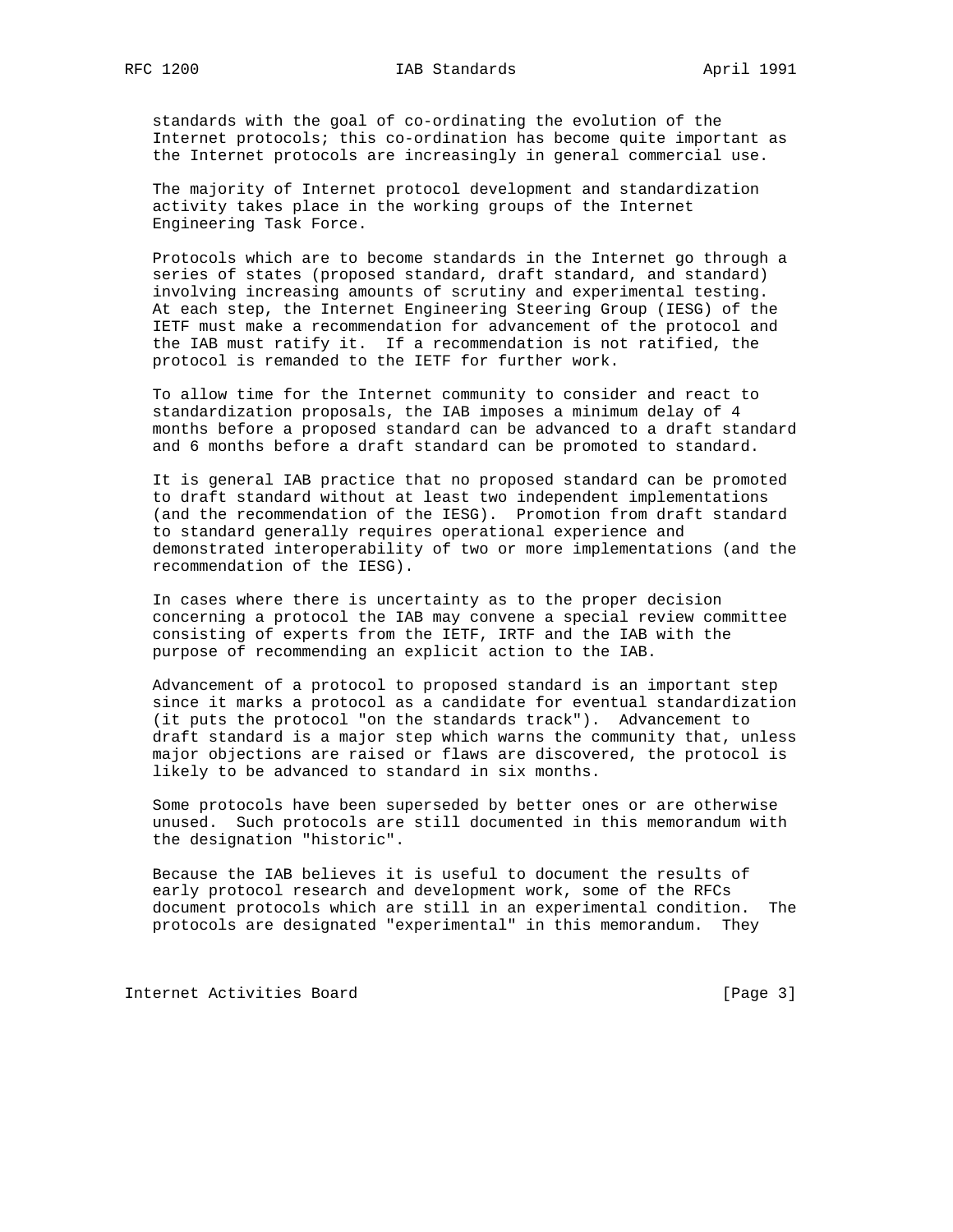appear in this report as a convenience to the community and not as evidence of their standardization.

 Other protocols, such as those developed by other standards organizations, or by particular vendors, may be of interest or may be recommended for use in the Internet. The specifications of such protocols may be published as RFCs for the convenience of the Internet community. These protocols are labeled "informational" in this memorandum.

 In addition to the working groups of the IETF, protocol development and experimentation may take place as a result of the work of the research groups of the Internet Research Task Force, or the work of other individuals interested in Internet protocol development. The IAB encourages the documentation of such experimental work in the RFC series, but none of this work is considered to be on the track for standardization until the IESG has made a recommendation to advance the protocol to the proposed standard state, and the IAB has approved this step.

 A few protocols have achieved widespread implementation without the approval of the IESG and the IAB. For example, some vendor protocols have become very important to the Internet community even though they have not been recommended by the IESG or ratified by the IAB. However, the IAB strongly recommends that the IAB standards process be used in the evolution of the protocol suite to maximize interoperability (and to prevent incompatible protocol requirements from arising). The IAB reserves the use of the terms "standard", "draft standard", and "proposed standard" in any RFC or other publication of Internet protocols to only those protocols which the IAB has approved.

 In addition to a state (like "Proposed Standard"), a protocol is also assigned a status, or requirement level, in this document. The possible requirement levels ("Required", "Recommended", "Elective", "Limited Use", and "Not Recommended") are defined in Section 4.2. When a protocol is on the standards track, that is in the proposed standard, draft standard, or standard state (see Section 5), the status shown in Section 6 is the current status. For a proposed or draft standard, however, the IAB will also endeavor to indicate the eventual status this protocol will have after adoption as a standard.

 Few protocols are required to be implemented in all systems; this is because there is such a variety of possible systems, for example, gateways, terminal servers, workstations, and multi-user hosts. The requirement level shown in this document is only a one word label, which may not be sufficient to characterize the implementation requirements for a protocol in all situations. For some protocols,

Internet Activities Board [Page 4]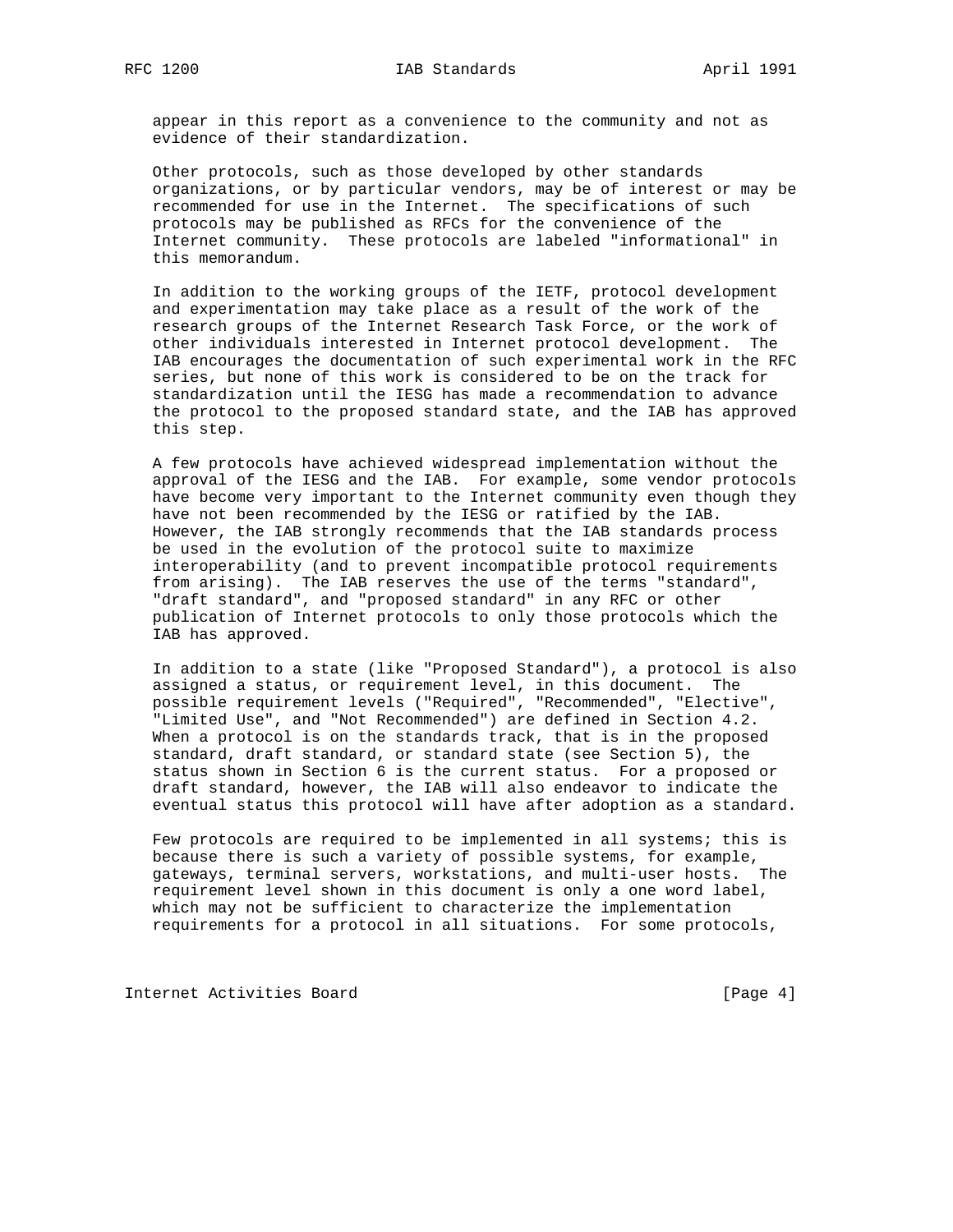this document contains an additional status paragraph. In addition, more detailed status information is contained in separate requirements documents (see Section 3).

2. The Request for Comments Documents

 The documents called Request for Comments (or RFCs) are the working notes of the "Network Working Group", that is the Internet research and development community. A document in this series may be on essentially any topic related to computer communication, and may be anything from a meeting report to the specification of a standard.

Notice:

 All standards are published as RFCs, but not all RFCs specify standards.

 Anyone can submit a document for publication as an RFC. Submissions must be made via electronic mail to the RFC Editor (see the contact information at the end of this memo).

 While RFCs are not refereed publications, they do receive technical review from the task forces, individual technical experts, or the RFC Editor, as appropriate.

 The RFC series comprises a wide range of documents, ranging from informational documents of general interests to specifications of standard Internet protocols. In cases where submission is intended to document a proposed standard, draft standard, or standard protocol, the RFC Editor will publish the document only with the approval of both the IESG and the IAB. For documents describing experimental work, the RFC Editor will notify the IESG before publication, allowing for the possibility of review by the relevant IETF working group or IRTF research group and provide those comments to the author. See Section 5.1 for more detail.

 Once a document is assigned an RFC number and published, that RFC is never revised or re-issued with the same number. There is never a question of having the most recent version of a particular RFC. However, a protocol (such as File Transfer Protocol (FTP)) may be improved and re-documented many times in several different RFCs. It is important to verify that you have the most recent RFC on a particular protocol. This "IAB Official Protocol Standards" memo is the reference for determining the correct RFC for the current specification of each protocol.

 The RFCs are available from the Network Information Center at SRI International, and a number of other sites. For more information

Internet Activities Board [Page 5]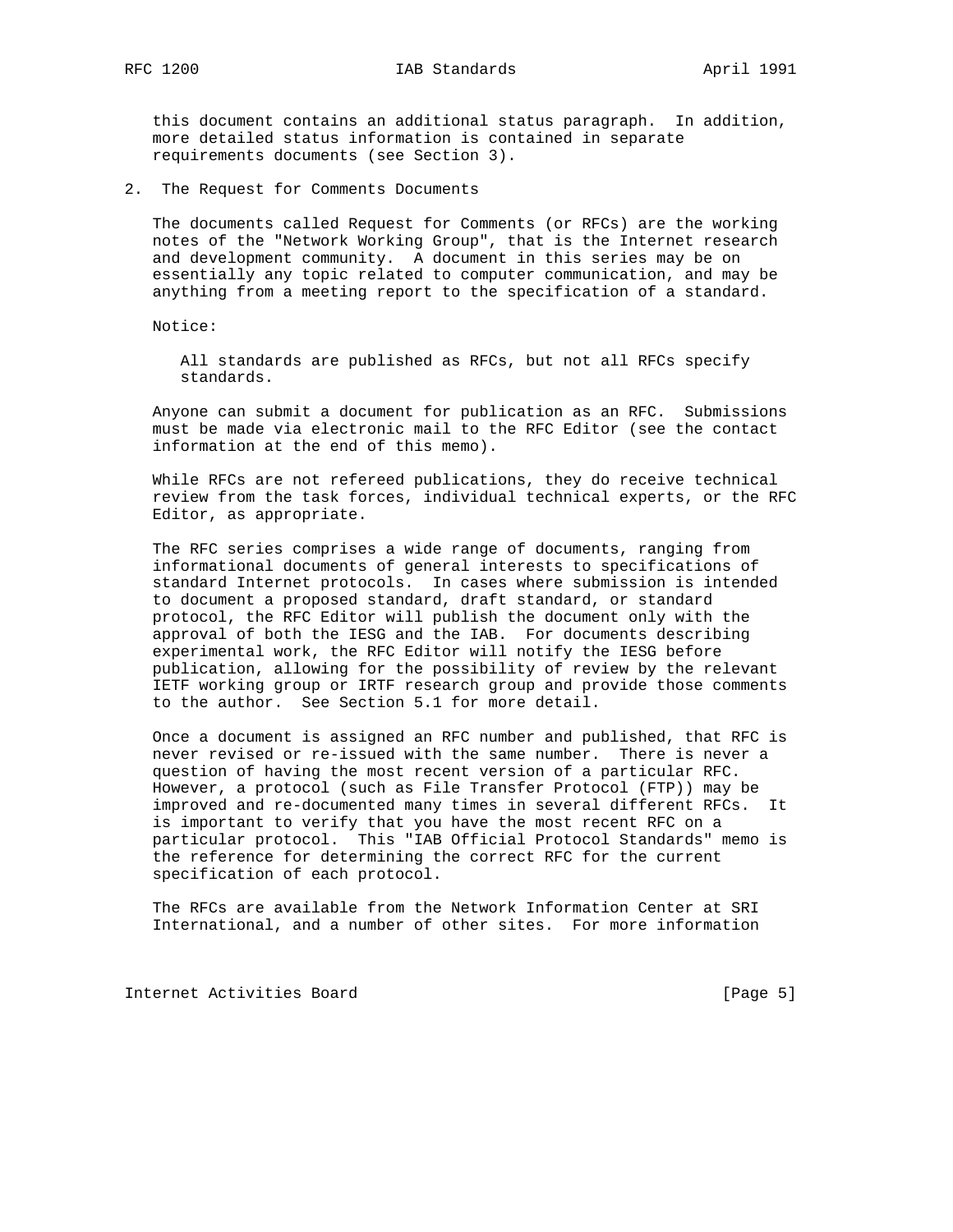about obtaining RFCs, see Sections 7.4 and 7.5.

3. Other Reference Documents

 There are four other reference documents of interest in checking the current status of protocol specifications and standardization. These are the Assigned Numbers, the Annotated Internet Protocols, the Gateway Requirements, and the Host Requirements. Note that these documents are revised and updated at different times; in case of differences between these documents, the most recent must prevail.

 Also, one should be aware of the MIL-STD publications on IP, TCP, Telnet, FTP, and SMTP. These are described in Section 3.5.

3.1. Assigned Numbers

 This document lists the assigned values of the parameters used in the various protocols. For example, IP protocol codes, TCP port numbers, Telnet Option Codes, ARP hardware types, and Terminal Type names. Assigned Numbers was most recently issued as RFC-1060.

 Another document, Internet Numbers, lists the assigned IP network numbers, and the autonomous system numbers. Internet Numbers was most recently issued as RFC-1166.

3.2. Annotated Internet Protocols

 This document lists the protocols and describes any known problems and ongoing experiments. This document was most recently issued as RFC-1011.

3.3. Gateway Requirements

 This document reviews the specifications that apply to gateways and supplies guidance and clarification for any ambiguities. Gateway Requirements is RFC-1009. A working group of the IETF is actively preparing a revision.

3.4. Host Requirements

 This pair of documents reviews and updates the specifications that apply to hosts, and it supplies guidance and clarification for any ambiguities. Host Requirements was issued as RFC-1122 and RFC-1123.

Internet Activities Board [Page 6]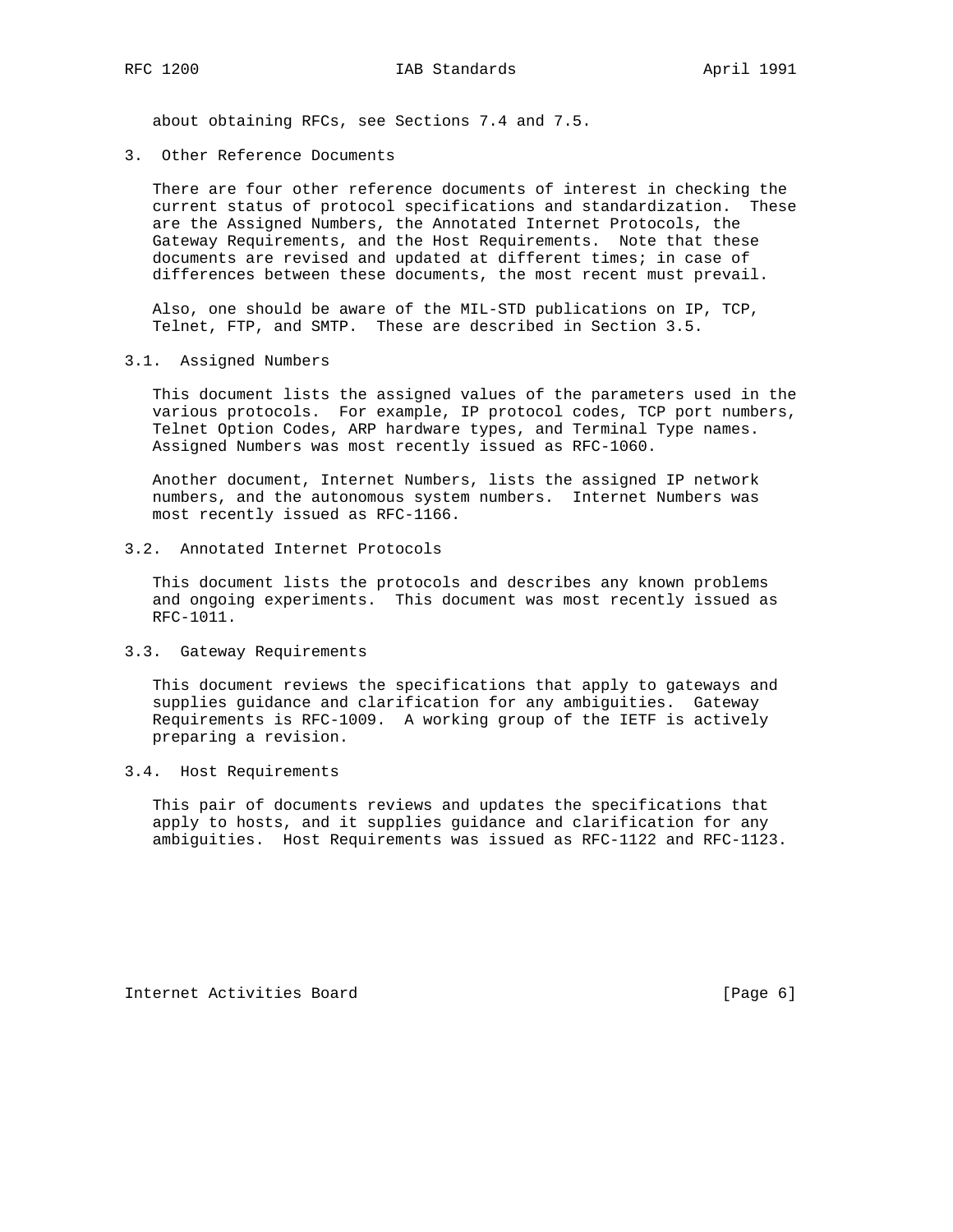### 3.5. The MIL-STD Documents

 The Internet community specifications for IP (RFC-791) and TCP (RFC- 793) and the DoD MIL-STD specifications are intended to describe exactly the same protocols. Any difference in the protocols specified by these sets of documents should be reported to DCA and to the IAB. The RFCs and the MIL-STDs for IP and TCP differ in style and level of detail. It is strongly advised that the two sets of documents be used together, along with RFC-1122.

 The IAB and the DoD MIL-STD specifications for the FTP, SMTP, and Telnet protocols are essentially the same documents (RFCs 765, 821, 854). The MIL-STD versions have been edited slightly. Note that the current Internet specification for FTP is RFC-959 (as modified by RFC-1123).

| Internet Protocol (IP)               | MIL-STD-1777 |
|--------------------------------------|--------------|
| Transmission Control Protocol (TCP)  | MIL-STD-1778 |
| File Transfer Protocol (FTP)         | MIL-STD-1780 |
| Simple Mail Transfer Protocol (SMTP) | MIL-STD-1781 |
| Telnet Protocol and Options (TELNET) | MIL-STD-1782 |

 These documents are available from the Naval Publications and Forms Center. Requests can be initiated by telephone, telegraph, or mail; however, it is preferred that private industry use form DD1425, if possible. These five documents are included in the 1985 DDN Protocol Handbook (available from the Network Information Center, see Section 7.4).

> Naval Publications and Forms Center, Code 3015 5801 Tabor Ave Philadelphia, PA 19120 Phone: 1-215-697-3321 (order tape) 1-215-697-4834 (conversation)

4. Explanation of Terms

 There are two independent categorization of protocols. The first is the STATE of standardization, one of "standard", "draft standard", "proposed standard", "experimental", "informational" or "historic". The second is the STATUS of this protocol, one of "required", "recommended", "elective", "limited use", or "not recommended".

 The status or requirement level is difficult to portray in a one word label. These status labels should be considered only as an indication, and a further description, or applicability statement, should be consulted.

Internet Activities Board [Page 7]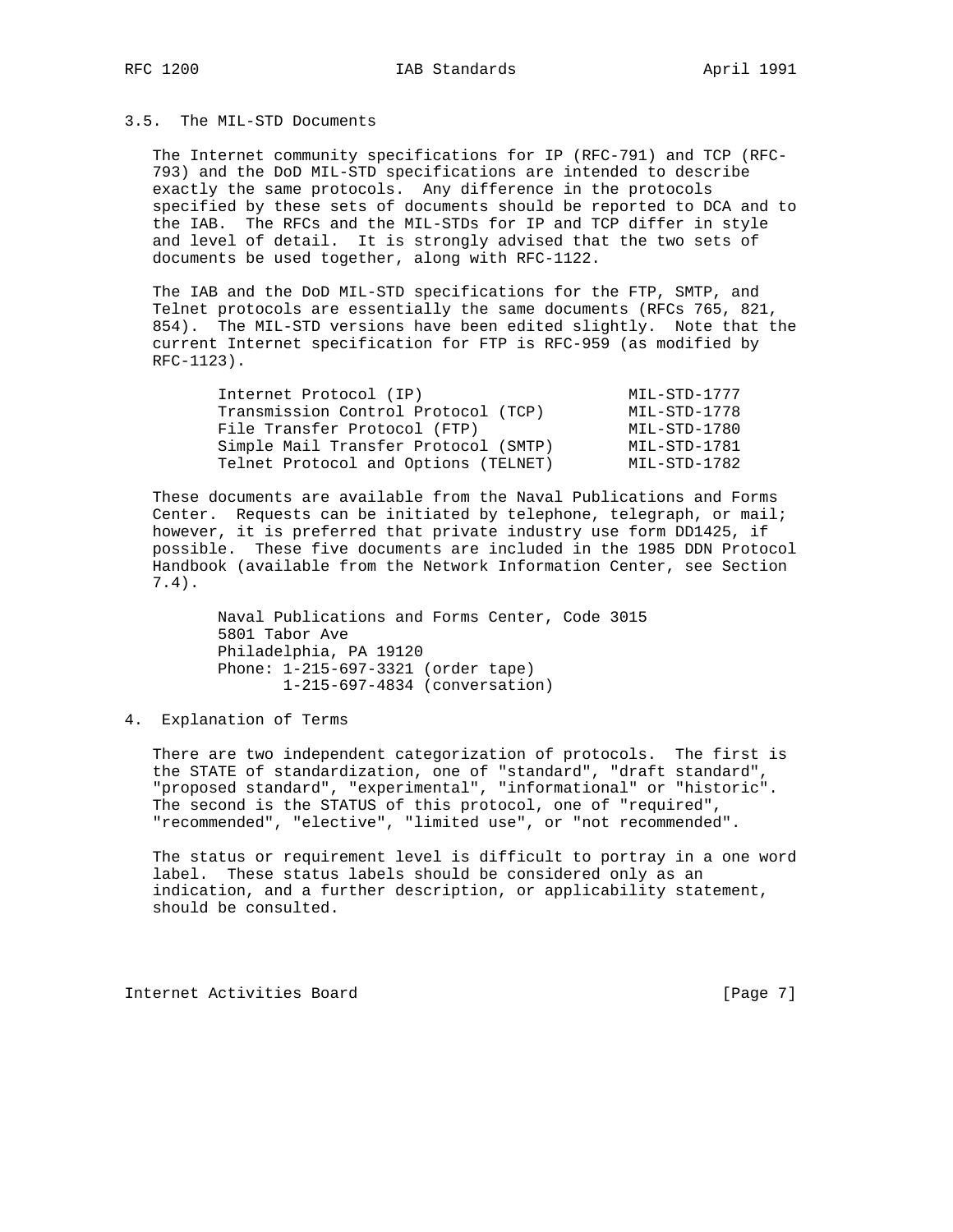When a protocol is advanced to proposed standard or draft standard, it is labeled with a current status and when possible, the IAB also notes the status that the protocol is expected to have when it reaches the standard state.

 At any given time a protocol occupies a cell of the following matrix. Protocols are likely to be in cells in about the following proportions (indicated by the relative number of Xs). A new protocol is most likely to start in the (proposed standard, elective) cell, or the (experimental, not recommended) cell.

|   |       | Req | Rec | STATUS<br>Ele | Lim | Not |
|---|-------|-----|-----|---------------|-----|-----|
| S | Std   | Χ   | XXX | XXX           |     |     |
| т | Draft | Χ   | Χ   | XXX           |     |     |
| Α | Prop  |     | Χ   | XXX           | Χ   |     |
| т | Info  |     | Χ   | XXX           | Χ   | Χ   |
| Ε | Expr  |     |     | Χ             | XXX | Χ   |
|   | Hist  |     |     |               | Χ   | XXX |

What is a "system"?

 Some protocols are particular to hosts and some to gateways; a few protocols are used in both. The definitions of the terms below will refer to a "system" which is either a host or a gateway (or both). It should be clear from the context of the particular protocol which types of systems are intended.

 Every protocol listed in this document is assigned to a STATE of standardization: "standard", "draft standard", "proposed standard", "experimental", or "historic".

4.1.1. Standard Protocol

 The IAB has established this as an official standard protocol for the Internet. These are separated into two groups: (1) IP protocol and above, protocols that apply to the whole Internet; and (2) network-specific protocols, generally specifications of how to do IP on particular types of networks.

Internet Activities Board [Page 8]

<sup>4.1.</sup> Definitions of Protocol State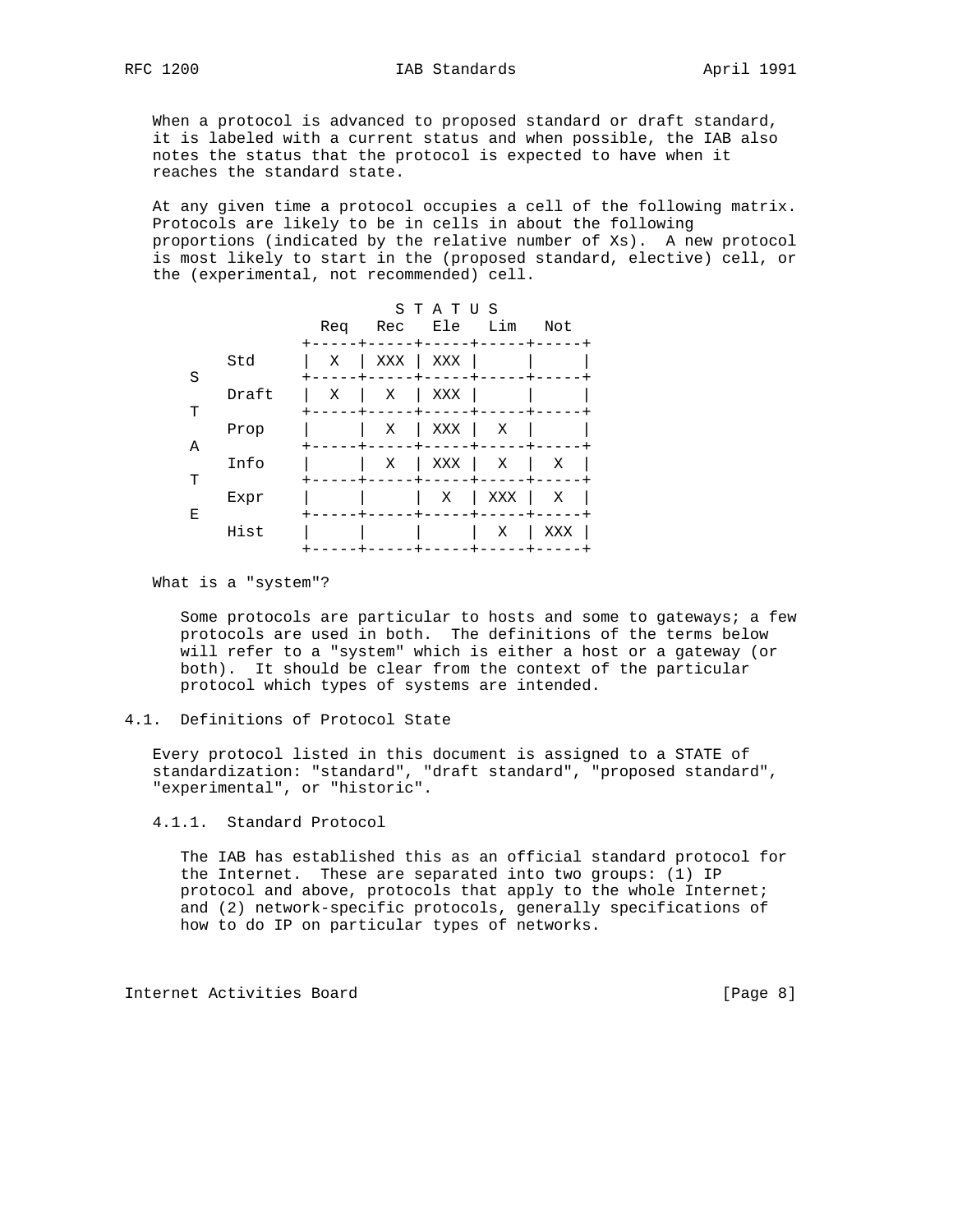4.1.2. Draft Standard Protocol

 The IAB is actively considering this protocol as a possible Standard Protocol. Substantial and widespread testing and comment are desired. Comments and test results should be submitted to the IAB. There is a possibility that changes will be made in a Draft Standard Protocol before it becomes a Standard Protocol.

4.1.3. Proposed Standard Protocol

 These are protocol proposals that may be considered by the IAB for standardization in the future. Implementation and testing by several groups is desirable. Revision of the protocol specification is likely.

4.1.4. Experimental Protocol

 A system should not implement an experimental protocol unless it is participating in the experiment and has coordinated its use of the protocol with the developer of the protocol.

 Typically, experimental protocols are those that are developed as part of an ongoing research project not related to an operational service offering. While they may be proposed as a service protocol at a later stage, and thus become proposed standard, draft standard, and then standard protocols, the designation of a protocol as experimental may sometimes be meant to suggest that the protocol, although perhaps mature, is not intended for operational use.

4.1.5. Informational Protocol

 Protocols developed by other standard organizations, or vendors, or that are for other reasons outside the purview of the IAB, may be published as RFCs for the convenience of the Internet community as informational protocols. Such protocols may in some cases also be recommended for use in the Internet by the IAB.

4.1.6. Historic Protocol

 These are protocols that are unlikely to ever become standards in the Internet either because they have been superseded by later developments or due to lack of interest.

Internet Activities Board [Page 9]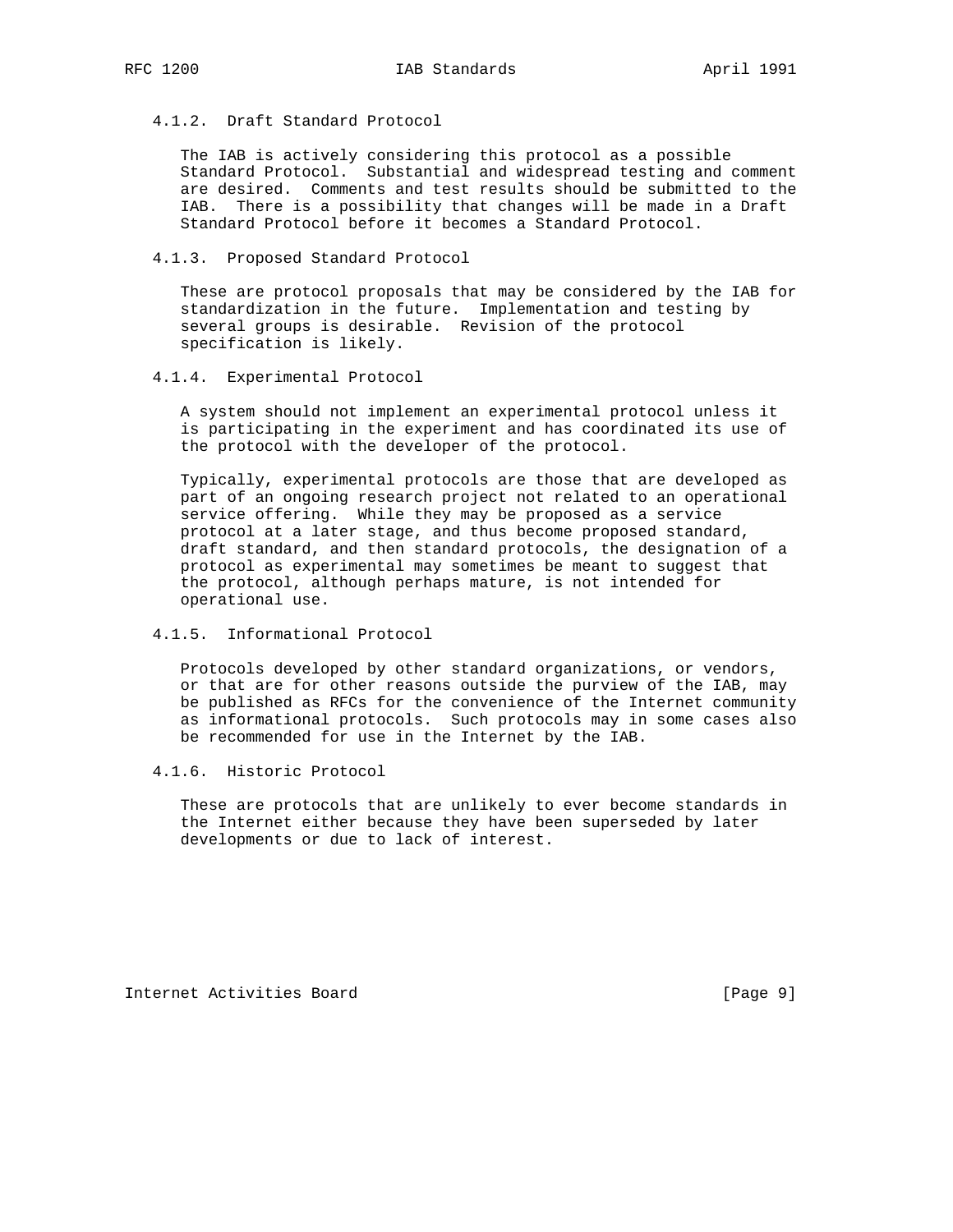4.2. Definitions of Protocol Status

 This document lists a STATUS for each protocol. The status is one of "required", "recommended", "elective", "limited use", or "not recommended".

4.2.1. Required Protocol

A system must implement the required protocols.

4.2.2. Recommended Protocol

A system should implement the recommended protocols.

4.2.3. Elective Protocol

 A system may or may not implement an elective protocol. The general notion is that if you are going to do something like this, you must do exactly this. There may be several elective protocols in a general area, for example, there are several electronic mail protocols, and several routing protocols.

4.2.4. Limited Use Protocol

 These protocols are for use in limited circumstances. This may be because of their experimental state, specialized nature, limited functionality, or historic state.

4.2.5. Not Recommended Protocol

 These protocols are not recommended for general use. This may be because of their limited functionality, specialized nature, or experimental or historic state.

5. The Standards Track

 This section discusses in more detail the procedures used by the RFC Editor and the IAB in making decisions about the labeling and publishing of protocols as standards.

5.1. The RFC Processing Decision Table

 Here is the current decision table for processing submissions by the RFC Editor. The processing depends on who submitted it, and the status they want it to have.

Internet Activities Board [Page 10]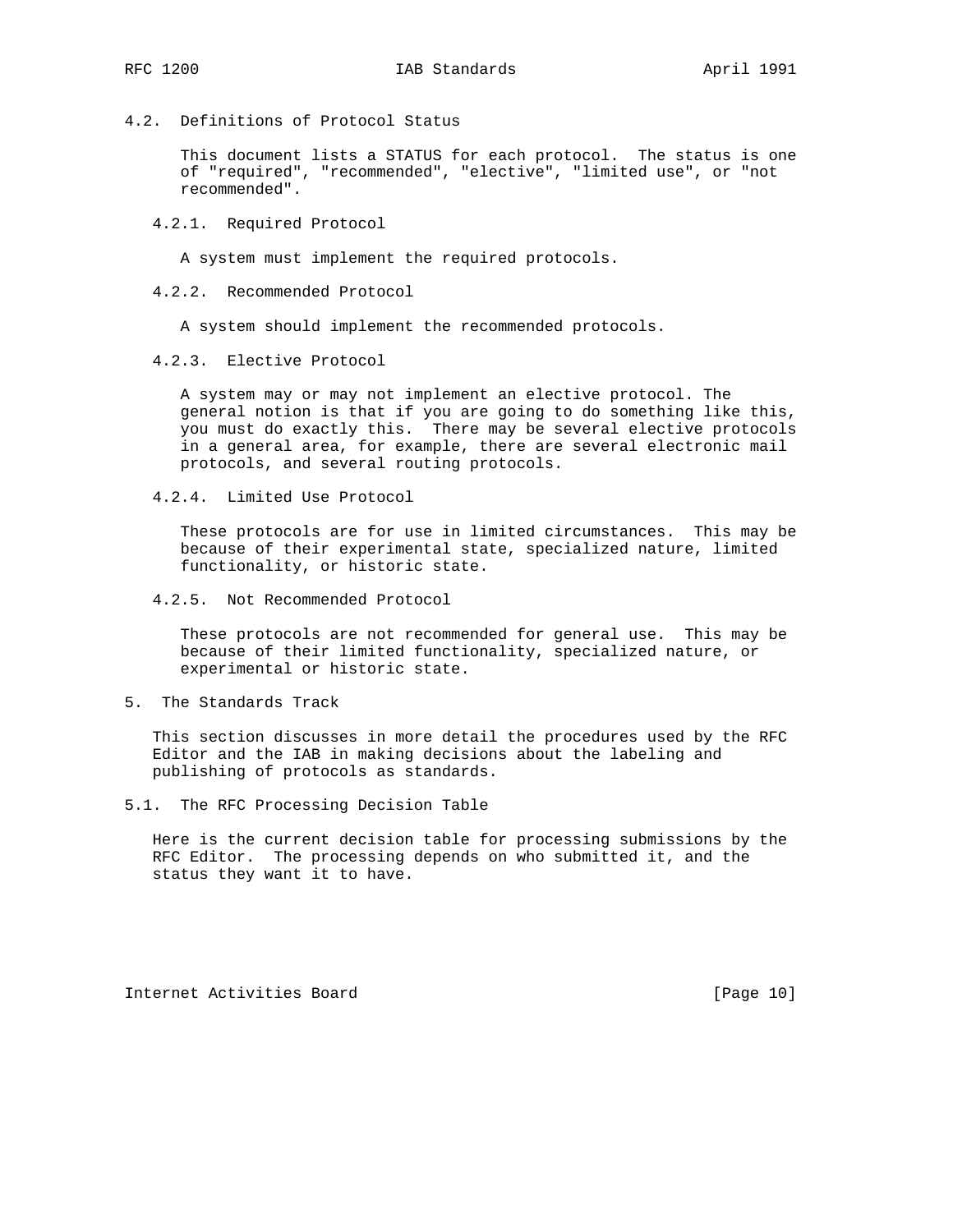| * * * * * * * * * * *              |                | SOURCE        |                     |                                               |  |  |  |
|------------------------------------|----------------|---------------|---------------------|-----------------------------------------------|--|--|--|
| Desired<br>Status                  | IAB            | IESG          | IRSG<br>or RG       | Other                                         |  |  |  |
| Full or<br>Draft<br>Standard       | Publish<br>(1) | Vote<br>(3)   | <b>Bogus</b><br>(2) | <b>Bogus</b><br>(2)                           |  |  |  |
| Proposed<br>Standard               | Publish<br>(1) | Vote<br>(3)   | Refer<br>(4)        | Refer<br>(4)                                  |  |  |  |
| Experimental<br>Protocol           | Publish<br>(1) | Notify<br>(5) | Notify<br>(5)       | Notify<br>(5)                                 |  |  |  |
| Information<br>or Opinion<br>Paper | Publish<br>(1) | (6)           | (6)                 | Discretion   Discretion   Discretion  <br>(6) |  |  |  |

(1) Publish.

- (2) Bogus. Inform the source of the rules. RFCs specifying Standard, or Draft Standard must come from the IAB, only.
- (3) Vote by the IAB. If approved then do Publish (1), else do Refer (4).
- (4) Refer to an Area Director for review by a WG. Expect to see the document again only after approval by the IESG and the IAB.
- (5) Notify both the IESG and IRSG. If no protest in 1 week then do Discretion (6), else do Refer (4).
- (6) RFC Editor's discretion. The RFC Editor decides if a review is needed and if so by whom. RFC Editor decides to publish or

Internet Activities Board [Page 11]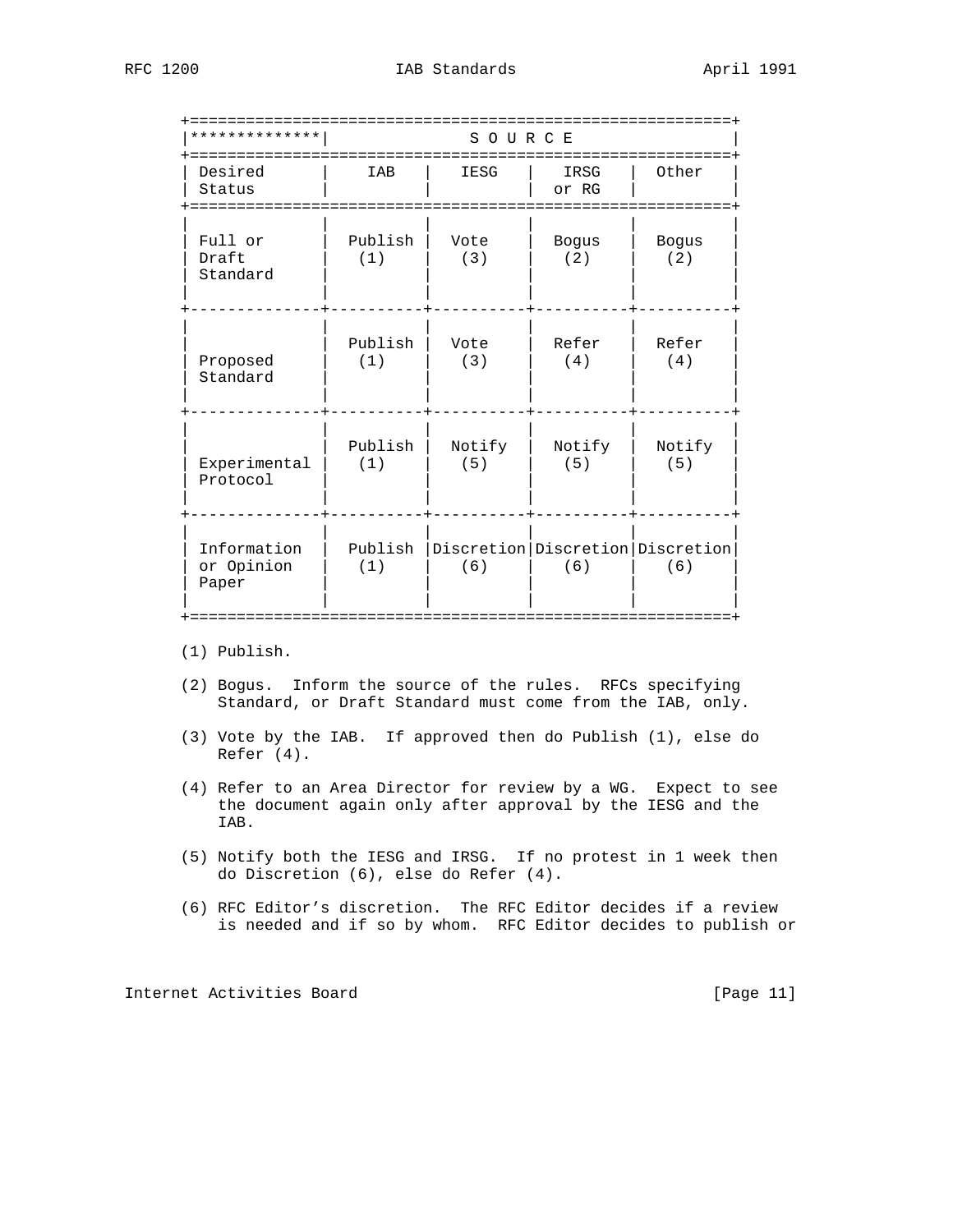not.

 Of course, in all cases the RFC Editor can request or make minor changes for style, format, and presentation purposes.

 The IESG has designated the IESG Secretary as its agent for forwarding documents with IESG approval and for registering protest in response to notifications (5) to the RFC Editor. Documents from Area Directors or Working Group Chairs may be considered in the same way as documents from "other".

#### 5.2. The Standards Track Diagram

 There is a part of the STATUS and STATE categorization that is called the standards track. Actually, only the changes of state are significant to the progression along the standards track, though the status assignments may be changed as well.

 The states illustrated by single line boxes are temporary states, those illustrated by double line boxes are long term states. A protocol will normally be expected to remain in a temporary state for several months (minimum four months for proposed standard, minimum six months for draft standard). A protocol may be in a long term state for many years.

 A protocol may enter the standards track only on the recommendation of the IESG and by action of the IAB; and may move from one state to another along the track only on the recommendation of the IESG and by action of the IAB. That is, it takes both the IESG and the IAB to either start a protocol on the track or to move it along.

 Generally, as the protocol enters the standards track a decision is made as to the eventual STATUS (elective, recommended, or required) the protocol will have, although a somewhat less stringent current status may be assigned, and it then is placed in the the proposed standard STATE with that status. So the initial placement of a protocol is into state 1. At any time the STATUS decision may be revisited.

Internet Activities Board [Page 12]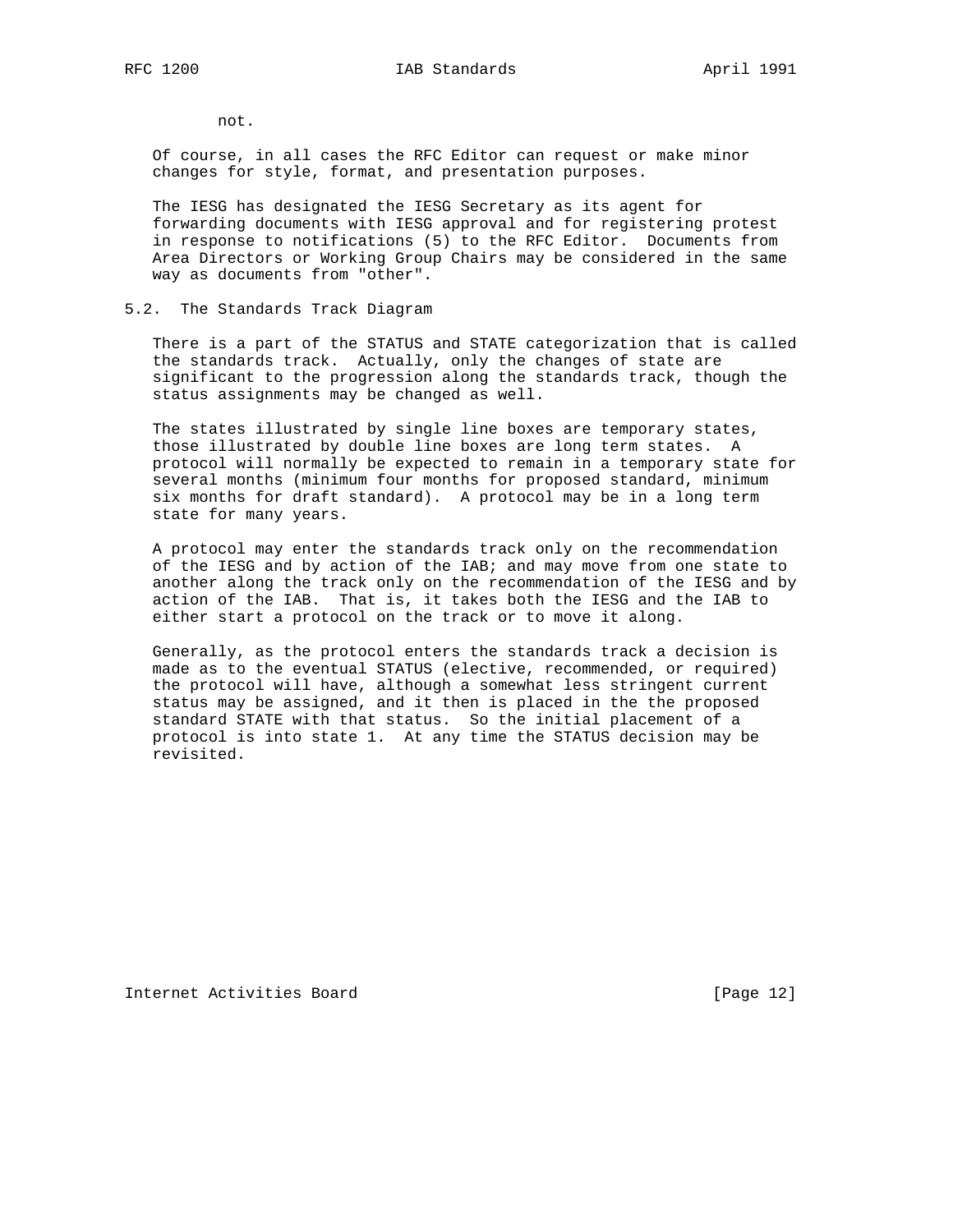

 The transition from proposed standard (1) to draft standard (2) can only be by action of the IAB on the recommendation of the IESG and only after the protocol has been proposed standard (1) for at least four months.

 The transition from draft standard (2) to standard (3) can only be by action of the IAB on the recommendation of the IESG and only after the protocol has been draft standard (2) for at least six months.

 Occasionally, the decision may be that the protocol is not ready for standardization and will be assigned to the experimental state (4). This is off the standards track, and the protocol may be resubmitted to enter the standards track after further work. There are other paths into the experimental and historic states that do not involve IAB action.

 Sometimes one protocol is replaced by another and thus becomes historic, it may happen that a protocol on the standards track is in a sense overtaken by another protocol (or other events) and becomes historic (state 5).

Internet Activities Board [Page 13]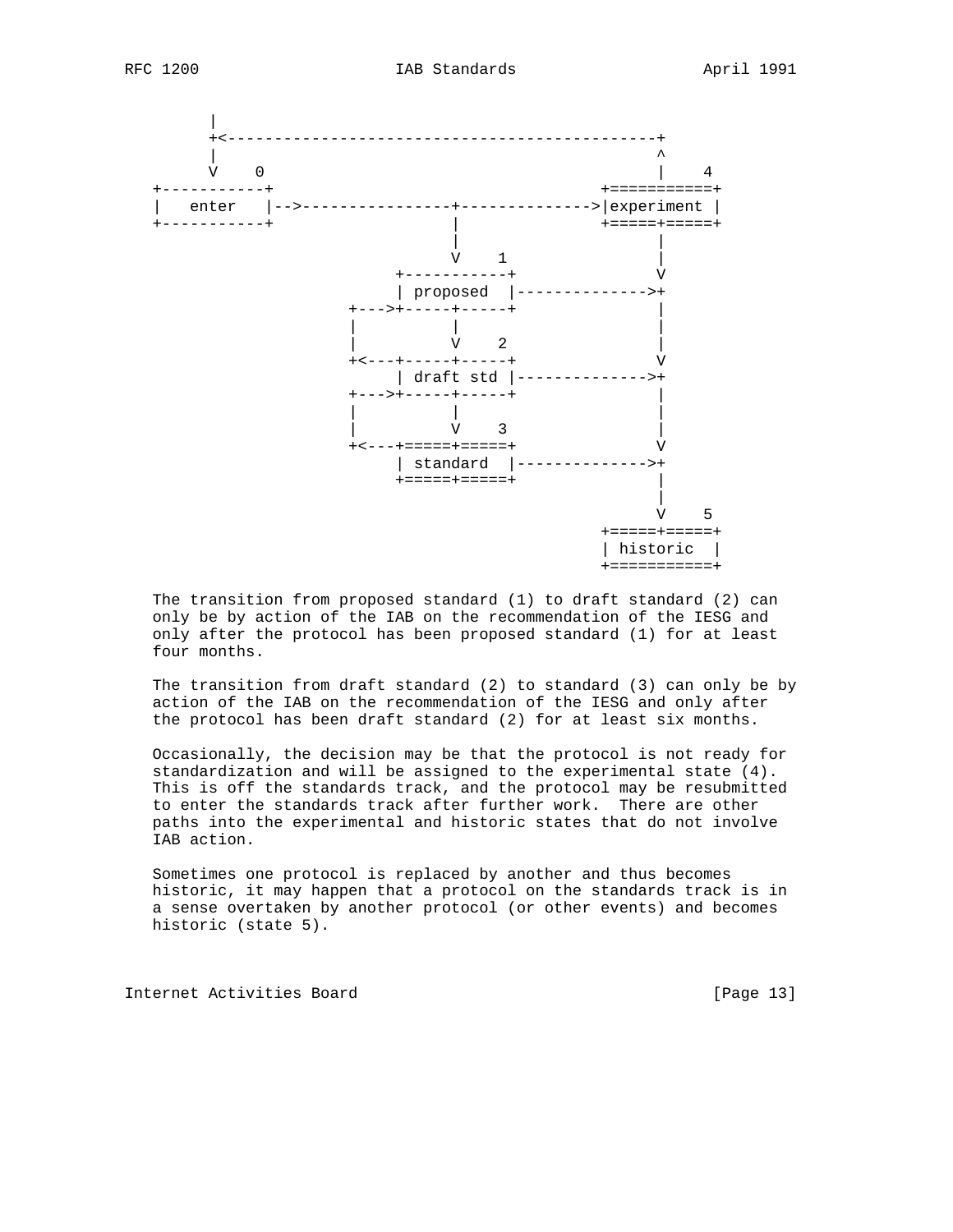6. The Protocols

 Subsection 6.1 lists recent RFCs and other changes. Subsections 6.2 - 6.8 list the standards in groups by protocol state.

- 6.1. Recent Changes
- 6.1.1. New RFCs:
	- 1218 Naming Scheme for c=US

 This is an information document and does not specify any level of standard.

1217 - Memo from the Consortium for Slow Commotion Research (CSCR)

 This is an information document and does not specify any level of standard.

1216 - Gigabit Network Economics and Paradigm Shifts

 This is an information document and does not specify any level of standard.

1215 - A Convention for Defining Traps for use with the SNMP

 This is an information document and does not specify any level of standard.

1214 - OSI Internet Management: Management Information Base

A Proposed Standard protocol.

 1213 - Management Information Base for Network Management of TCP/IP-based internets: MIB-II

Advanced to Draft Standard protocol.

1212 - Concise MIB Definitions

This is a new Proposed Standard protocol.

1211 - Problems with the Maintenance of Large Mailing Lists

 This is an information document and does not specify any level of standard.

Internet Activities Board [Page 14]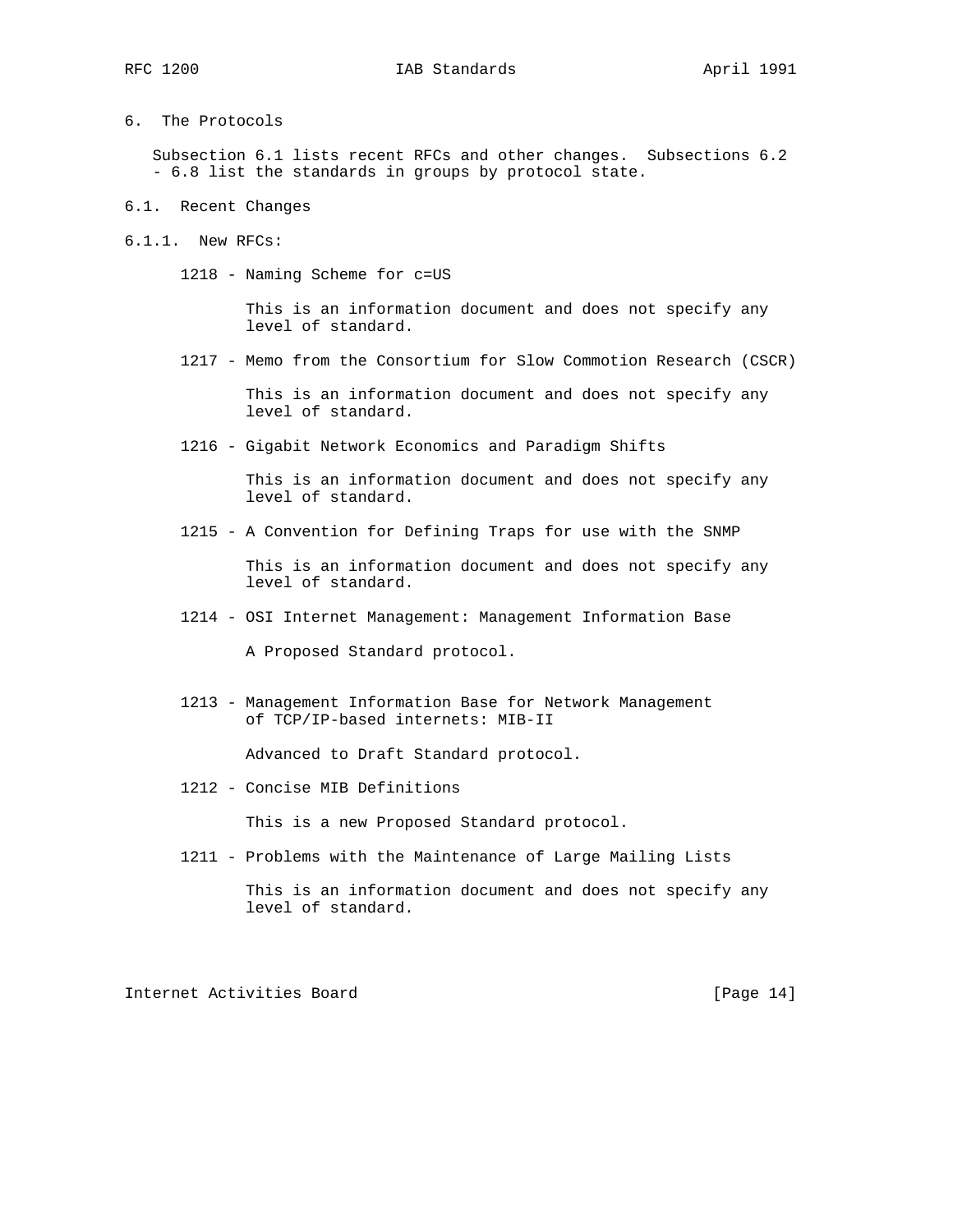1210 - Network and Infrastructure User Requirements for Transatlantic Research Collaboration - Brussels, July 16-18, and Washington July 24-25, 1990

> This is an information document and does not specify any level of standard.

1209 - The Transmission of IP Datagrams over the SMDS Service

This is a new Proposed Standard protocol.

1208 - A Glossary of Networking Terms

 This is an information document and does not specify any level of standard.

 1207 - FYI on Questions and Answers - Answers to Commonly asked "Experienced Internet User" Questions

> This is an information document and does not specify any level of standard.

 1206 - FYI on Questions and Answers - Answers to Commonly asked "New Internet User" Questions

> This is an information document and does not specify any level of standard.

1205 - 5250 Telnet Interface

 This is an information document and does not specify any level of standard.

1204 - Message Posting Protocol (MPP)

This is a new Experimental protocol.

1203 - Interactive Mail Access Protocol - Version 3 (IMAP3)

This is a new Experimental protocol.

1202 - Directory Assistance Service

 This is an information document and does not specify any level of standard.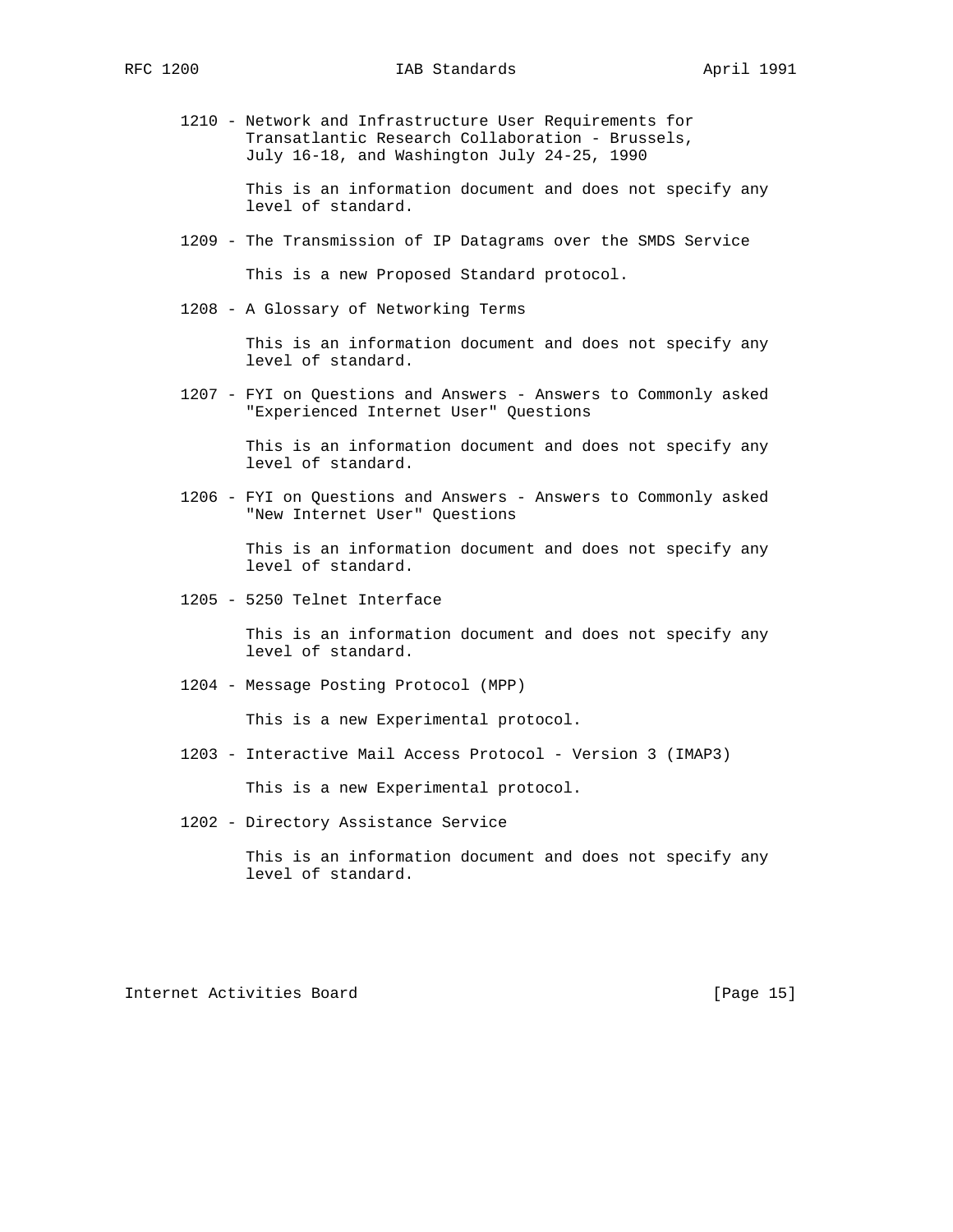1201 - Transmitting IP Traffic over ARCNET Networks

A Proposed Standard protocol.

1200 - IAB Official Protocol Standards

This memo.

- 1199 <not issued yet>
- 1198 FYI on the X Window System

 This is an information document and does not specify any level of standard.

1197 - Using ODA for Translating Multimedia Information

 This is an information document and does not specify any level of standard.

1196 - The Finger User Information Protocol

 A Draft Standard protocol. This edition corrects and clarifies in a minor way, RFC 1194.

 1195 - Use of OSI IS-IS for Routing in TCP/IP and Dual Environments

A Proposed Standard protocol.

1194 - The Finger User Information Protocol

A Draft Standard protocol.

1193 - Client Requirements for Real-Time Communication Services

 This is an information document and does not specify any level of standard.

1192 - Commercialization of the Internet Summary Report

 This is an information document and does not specify any level of standard.

1191 - Path MTU Discovery (MTU)

A Proposed Standard protocol.

Internet Activities Board [Page 16]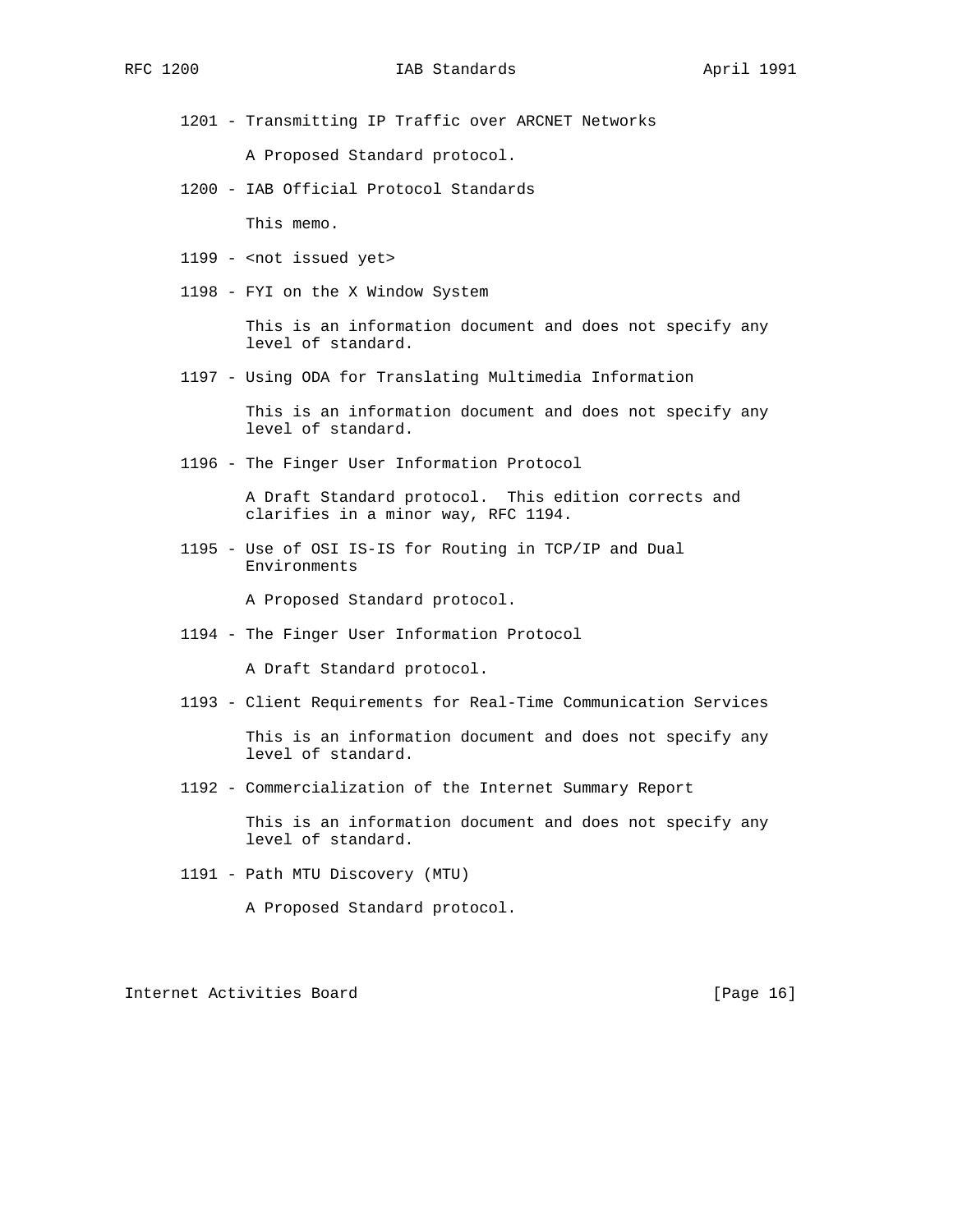1190 - Experimental Internet Stream Protocol, Version 2 (ST-II)

A Limited-Use Experimental protocol.

 1189 - The Common Management Information Services and Protocols for the Internet

A Proposed Standard protocol.

 1188 - A Proposed Standard for the Transmission of IP Datagrams over FDDI Networks

A Draft Standard protocol.

1187 - Bulk Table Retrieval with the SNMP

A new Experimental protocol.

1186 - The MD4 Message Digest Algorithm

 A specification of the MD4 Digest Algorithm. This is an information document and does not specify any level of standard.

1185 - TCP Extension for High-Speed Paths

An Experimental protocol extension to TCP.

1184 - Telnet Linemode Option

A Draft Standard protocol.

1183 - New DNS RR Definitions

A new Experimental protocol.

- 1182 <not issued yet>
- 1181 RIPE Terms of Reference

 This is an information document and does not specify any level of standard.

1180 - A TCP/IP Tutorial

 This is an information document and does not specify any level of standard.

Internet Activities Board [Page 17]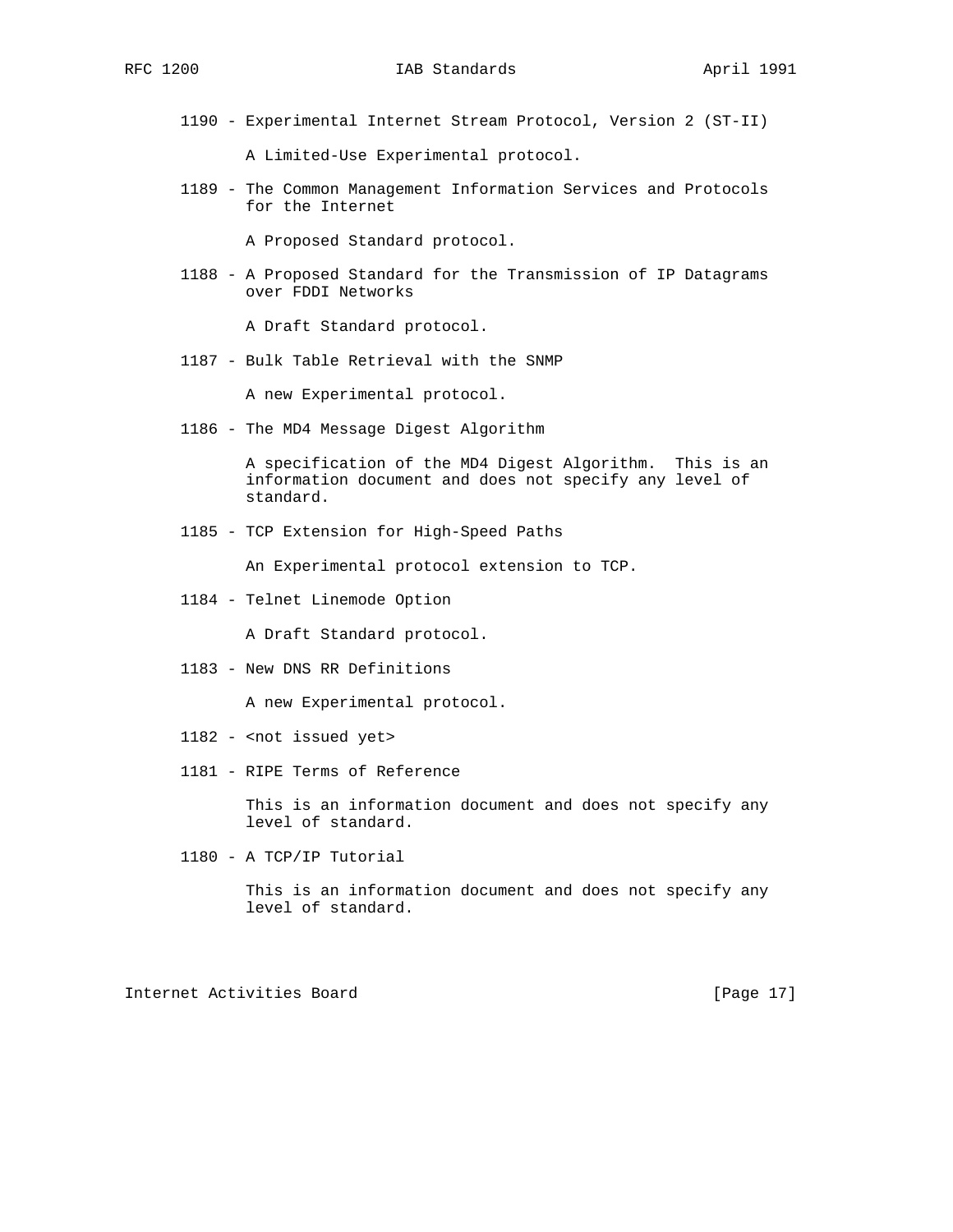1179 - Line Printer Daemon Protocol

 This is an information document and does not specify any level of standard.

1178 - Choosing a Name for Your Computer

 This is an information document and does not specify any level of standard.

 1177 - FYI on Questions and Answers - Answers to Commonly asked "New Internet User" Questions

> This is an information document and does not specify any level of standard.

1176 - Interactive Mail Access Protocol - Version 2 (IMAP2)

This is a new Experimental protocol.

 1175 - FYI on Where to Start - A Bibliography of Internetworking Information

> This is an information document and does not specify any level of standard.

 1174 - IAB Recommended Policy on Distributing Internet Identifier Assignment and IAB Recommended Policy Change to Internet "Connected" Status

> This is an information document and does not specify any level of standard.

 1173 - Responsibilities of Host and Network Managers: A Summary of the "Oral Tradition" of the Internet

> This is an information document and does not specify any level of standard.

 1172 - The Point-to-Point Protocol (PPP) Initial Configuration Options

A Proposed Standard protocol.

Internet Activities Board [Page 18]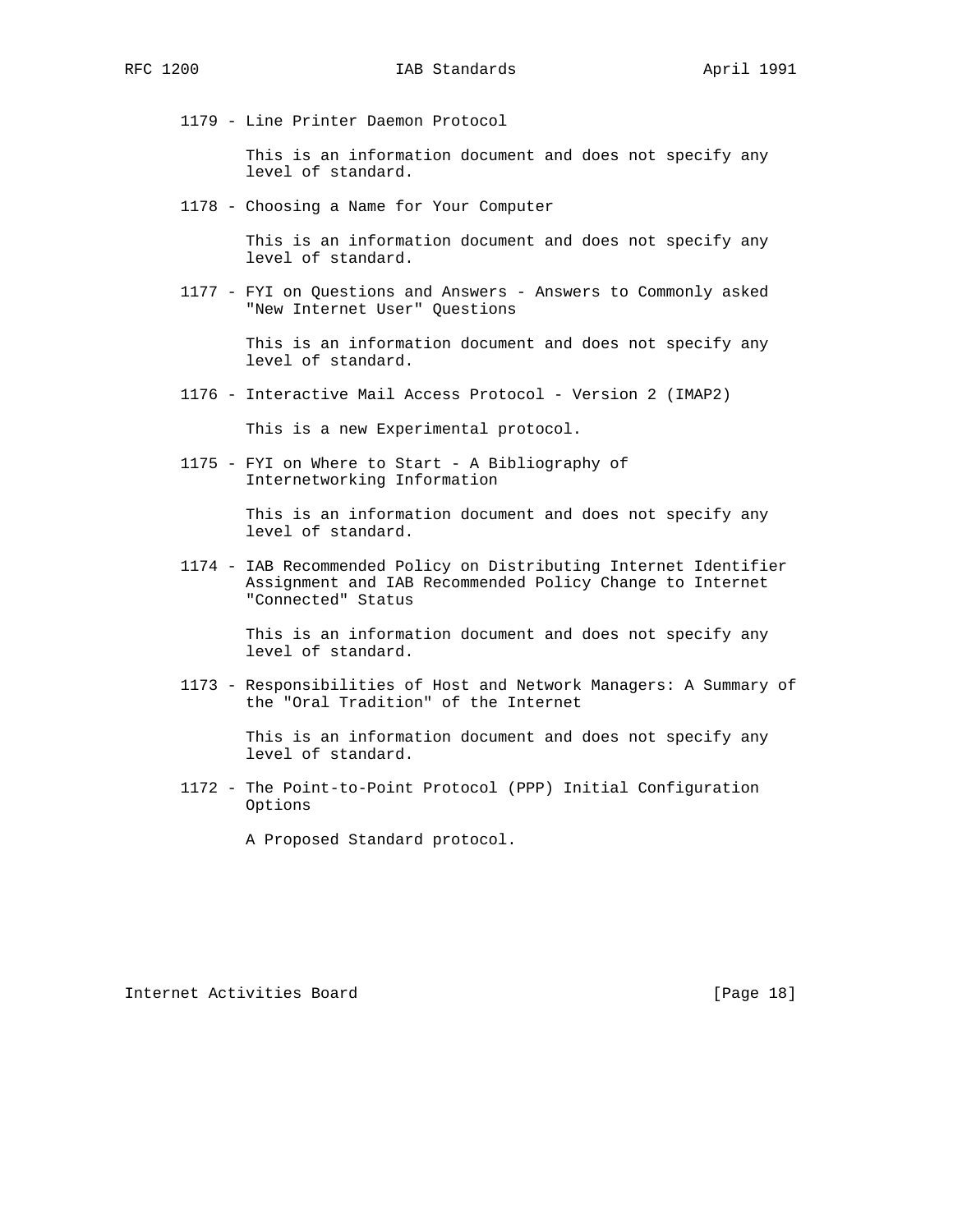1171 - The Point-to-Point Protocol (PPP) for the Transmission of Multi-Protocol Datagrams Over Point-to-Point Links

A Draft Standard protocol.

1170 - Public Key Standards and Licenses

 This is an information document and does not specify any level of standard.

1169 - Explaining the Role of GOSIP

 This is an information document and does not specify any level of standard.

1168 - Intermail and Commercial Mail Relay Services

 This is an information document and does not specify any level of standard.

1167 - Thoughts on the National Research and Education Network

 This is an information document and does not specify any level of standard.

1166 - Internet Numbers

 This is an information document and does not specify any level of standard.

 1165 - Network Time Protocol (NTP) over the OSI Remote Operations Service

An Experimental protocol.

1164 - Application of the Border Gateway Protocol in the Internet

A Proposed Standard protocol.

- 1163 A Border Gateway Protocol (BGP)
	- A Proposed Standard protocol.

Internet Activities Board [Page 19]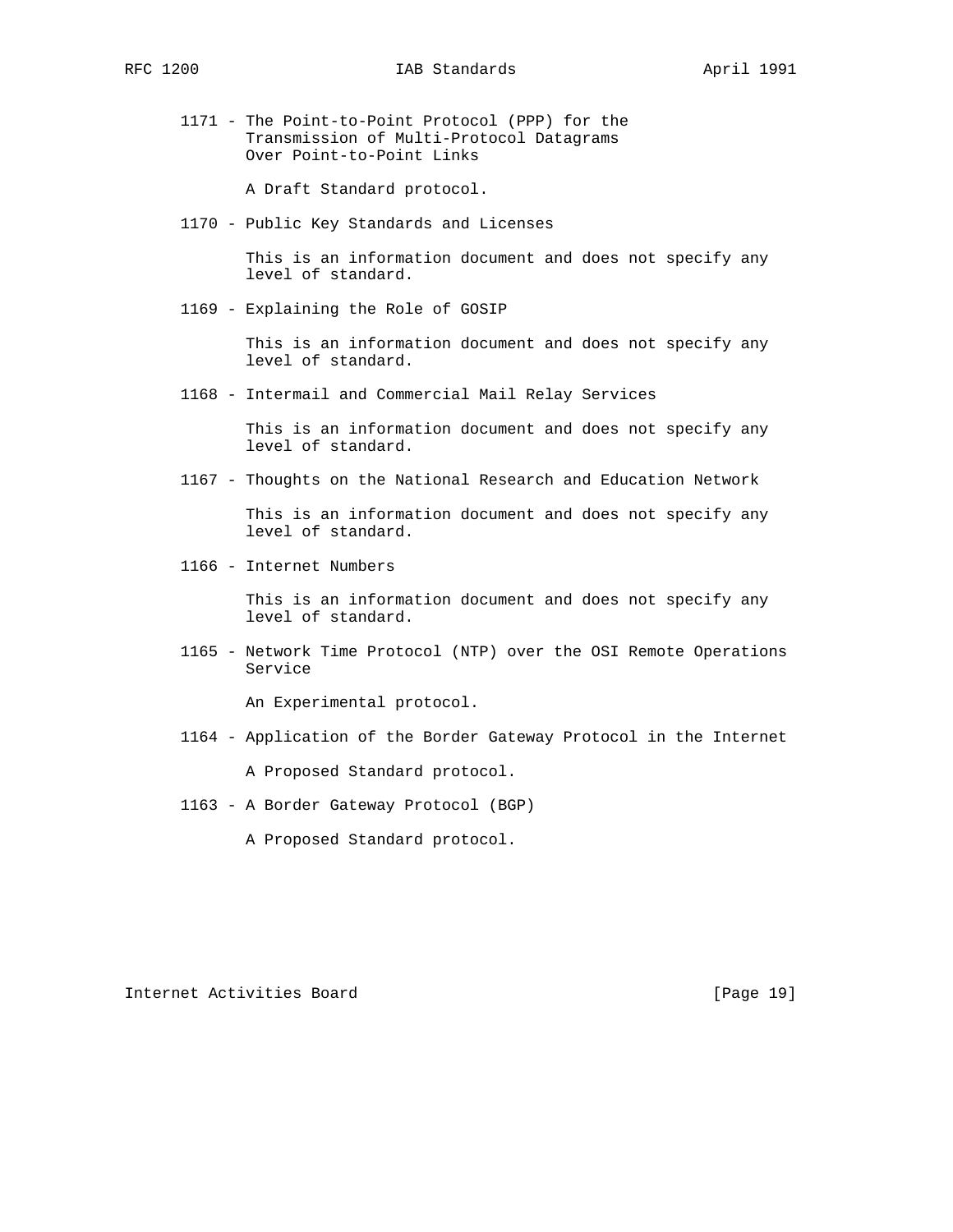1162 - Connectionless Network Protocol (ISO 8473) and End System to Intermediate System (ISO 9542) Management Information Base

> This memo does not specify a standard for the Internet community. However, after experimentation, if sufficient consensus is reached in the Internet community, then a subsequent revision of this document...

1161 - SNMP over OSI

 An experimental means for running the Simple Network Management Protocol (SNMP) over OSI transports.

1160 - The Internet Activities Board

 This is an information document and does not specify any level of standard.

1159 - Message Send Protocol

An Experimental protocol.

6.1.2. Other Changes:

 The following are changes to protocols listed in the previous edition.

 1213 - Management Information Base for Network Management of TCP/IP-based internets: MIB-II

Advanced to Draft Standard protocol.

1196 - The Finger User Information Protocol

Advanced to Draft Standard protocol.

1191 - Path MTU Discovery

Advanced to Proposed Standard protocol.

 1189 - The Common Management Information Services and Protocols for the Internet

Moved to Proposed Standard protocol.

Internet Activities Board [Page 20]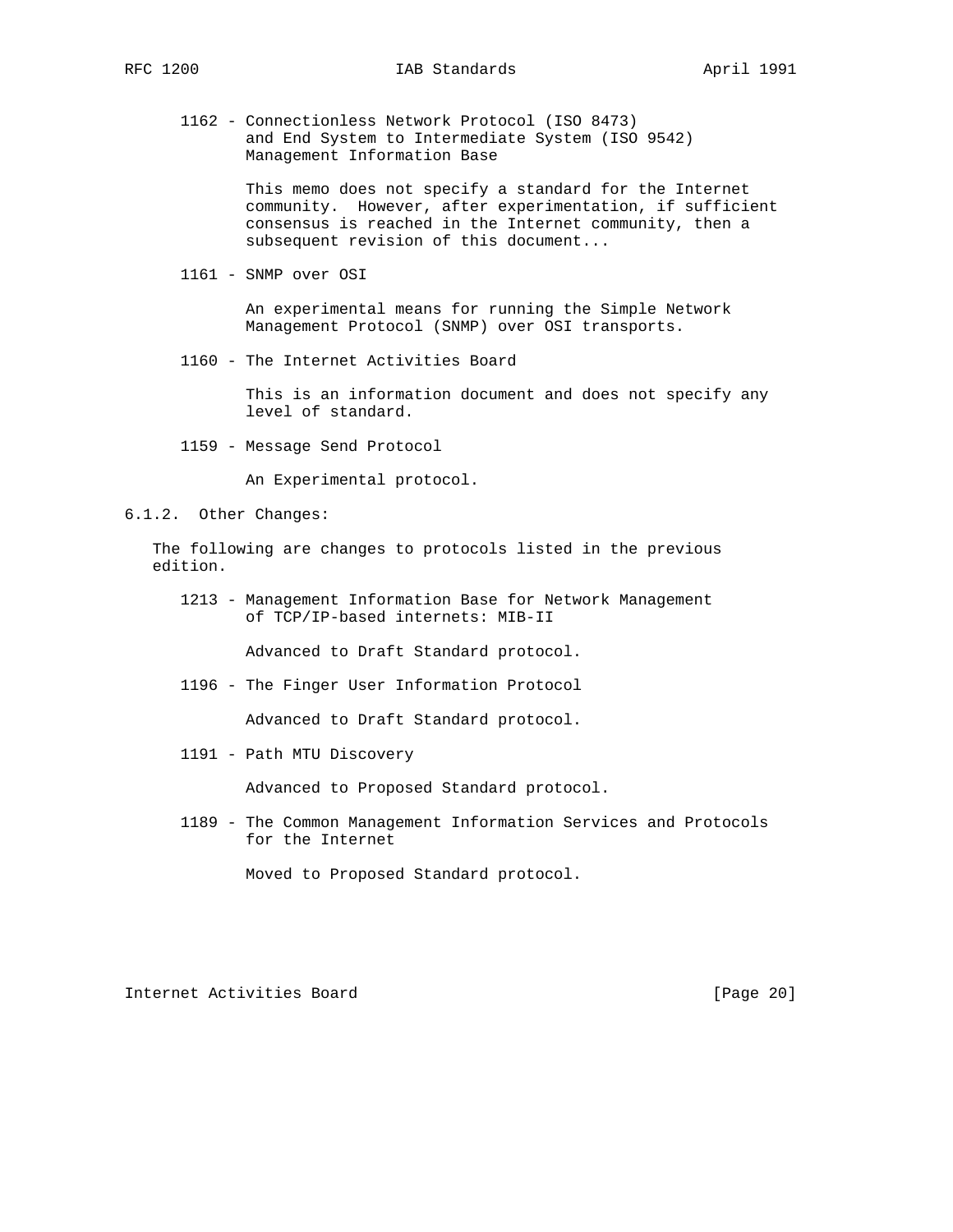1188 - A Proposed Standard for the Transmission of IP Datagrams over FDDI Networks

Advanced to Draft Standard protocol.

1184 - Telnet Linemode Option

Advanced to Draft Standard protocol.

 1171 - The Point-to-Point Protocol for the Transmission of Multi-Protocol Datagrams Over Point-to-Point Links

Advanced to Draft Standard protocol.

1163 - A Border Gateway Protocol (BGP)

Advanced to Proposed Standard protocol.

Internet Activities Board [Page 21]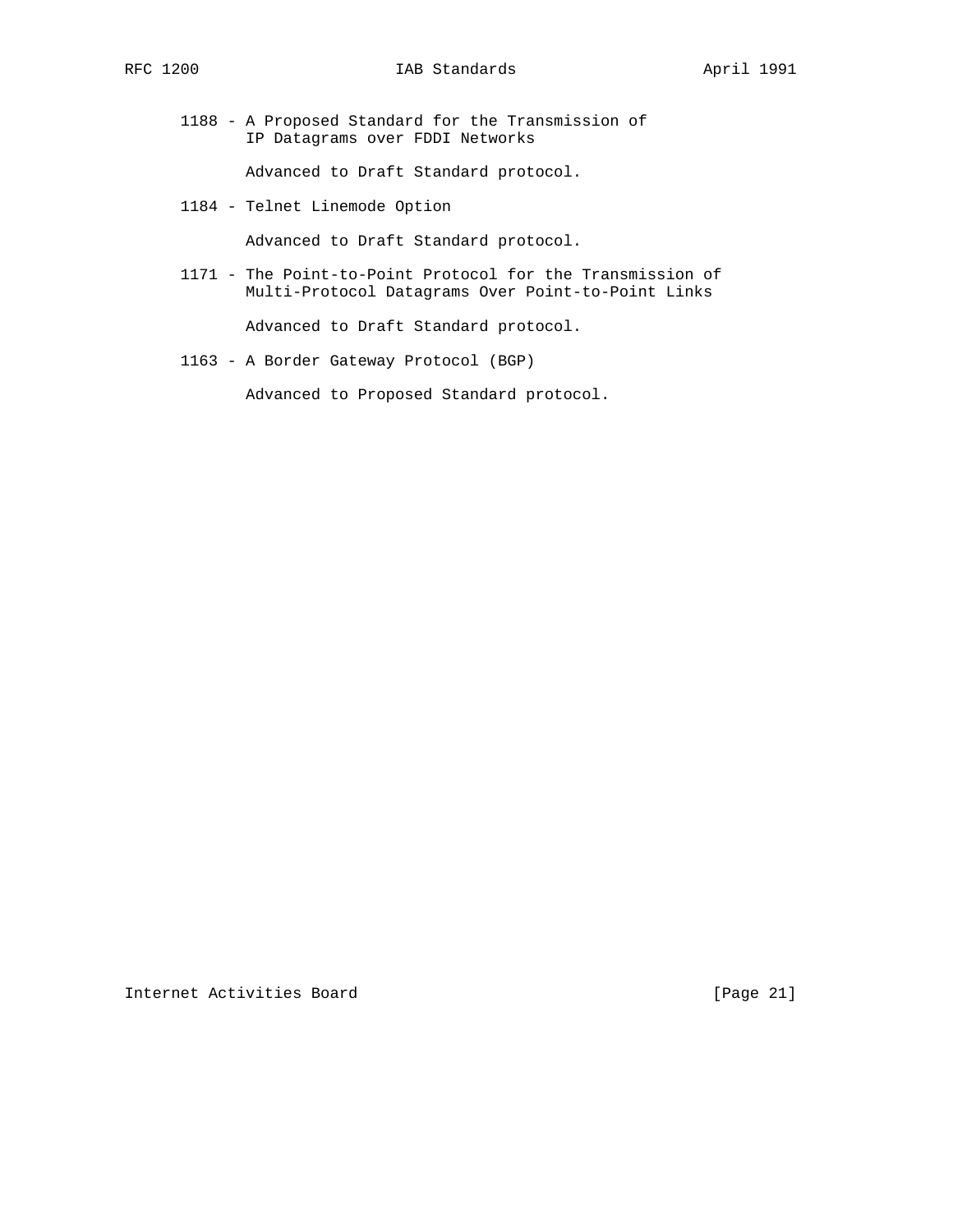## 6.2. Standard Protocols

| Protocol          | Name                                | Status               | <b>RFC</b> |
|-------------------|-------------------------------------|----------------------|------------|
| $=$ = = = = = = = |                                     | ==================== |            |
| $- - - - - - - -$ | Assigned Numbers                    | Required             | 1060       |
| ---------         | Gateway Requirements                | Required             | 1009       |
| --------          | Host Requirements - Communications  | Required             | 1122       |
|                   | Host Requirements - Applications    | Required             | 1123       |
| ΙP                | Internet Protocol                   | Required             | 791        |
|                   | as amended by:                      |                      |            |
|                   | IP Subnet Extension                 | Required             | 950        |
|                   | IP Broadcast Datagrams              | Required             | 919        |
|                   | IP Broadcast Datagrams with Subnets | Required             | 922        |
| ICMP              | Internet Control Message Protocol   | Required             | 792        |
| IGMP              | Internet Group Multicast Protocol   | Recommended          | 1112       |
| <b>UDP</b>        | User Datagram Protocol              | Recommended          | 768        |
| TCP               | Transmission Control Protocol       | Recommended          | 793        |
| SMI               | Structure of Management Information | Recommended          | 1155       |
| MIB               | Management Information Base         | Recommended          | 1156       |
| SNMP              | Simple Network Management Protocol  | Recommended          | 1157       |
| DOMAIN            | Domain Name System                  | Recommended          | 1034,1035  |
| TELNET            | Telnet Protocol                     | Recommended          | 854        |
| FTP               | File Transfer Protocol              | Recommended          | 959        |
| SMTP              | Simple Mail Transfer Protocol       | Recommended          | 821        |
| MAIL              | Format of Electronic Mail Messages  | Recommended          | 822        |
| CONTENT           | Content Type Header Field           | Recommended          | 1049       |
| EGP               | Exterior Gateway Protocol           | Recommended          | 904        |
| ECHO              | Echo Protocol                       | Recommended          | 862        |
| NTP               | Network Time Protocol               | Recommended          | 1119       |
| <b>NETBIOS</b>    | NetBIOS Service Protocols           | Elective             | 1001,1002  |
| <b>DISCARD</b>    | Discard Protocol                    | Elective             | 863        |
| <b>CHARGEN</b>    | Character Generator Protocol        | Elective             | 864        |
| <b>OUOTE</b>      | Ouote of the Day Protocol           | Elective             | 865        |
| <b>USERS</b>      | Active Users Protocol               | Elective             | 866        |
| DAYTIME           | Daytime Protocol                    | Elective             | 867        |
| TIME              | Time Server Protocol                | Elective             | 868        |

#### Notes:

 IGMP -- The Internet Activities Board intends to move towards general adoption of IP multicasting, as a more efficient solution than broadcasting for many applications. The host interface has been standardized in RFC-1112; however, multicast-routing gateways are in the experimental stage and are not widely available. An Internet host should support all of RFC-1112, except for the IGMP protocol itself which is optional; see RFC-1122 for more details. Even without IGMP, implementation of RFC-1112 will provide an important advance: IP-layer access to local network multicast addressing. It

Internet Activities Board [Page 22]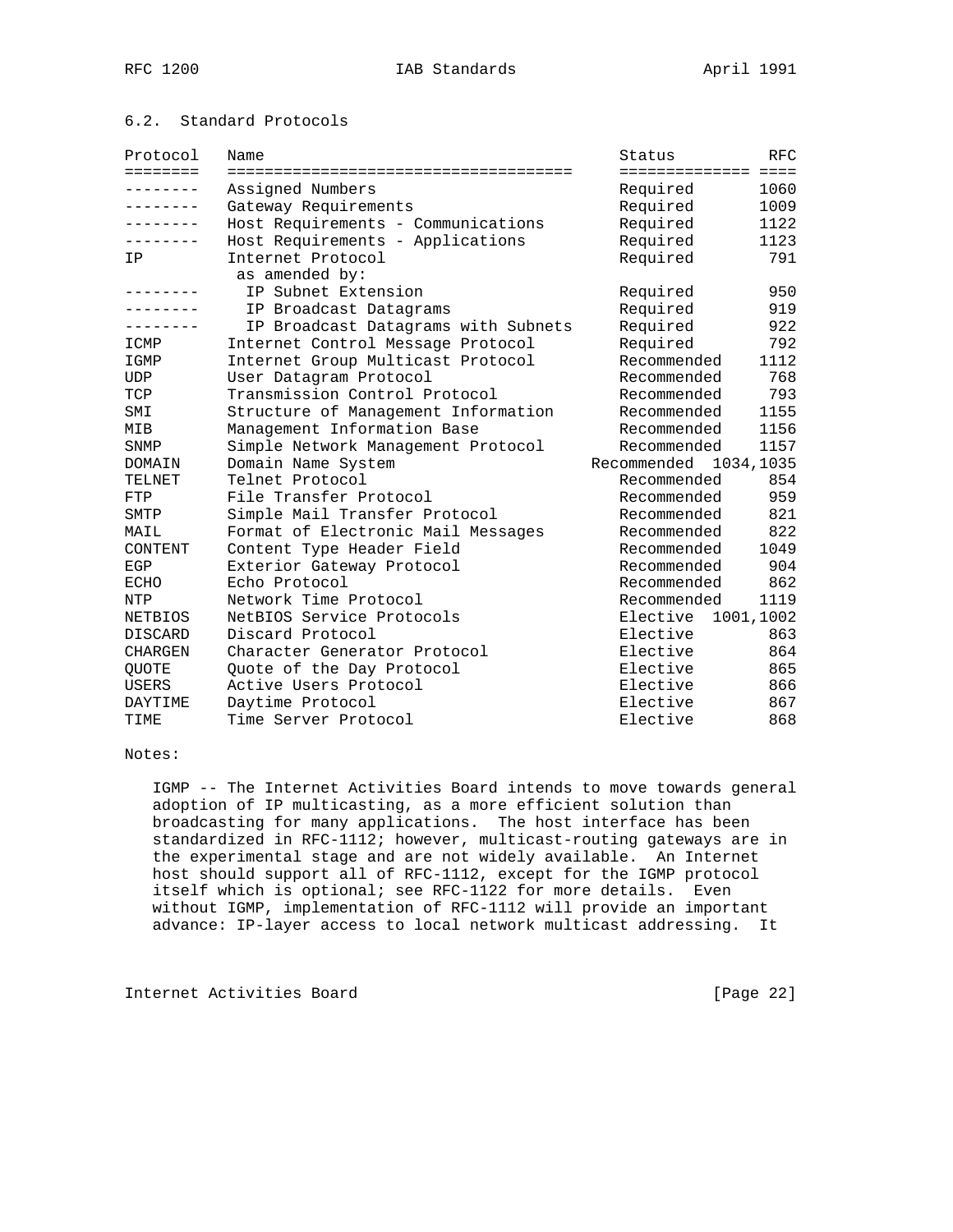is expected that IGMP will become recommended for all hosts and gateways at some future date.

 SMI, MIB, SNMP -- The Internet Activities Board recommends that all IP and TCP implementations be network manageable. At the current time, this implies implementation of the Internet MIB (RFC-1156), the MIB extension MIB-II (RFC-1158, a Draft Standard), and at least the recommended management protocol SNMP (RFC-1157).

#### 6.3. Network-Specific Standard Protocols

| Protocol   | Name                                    | Status   | RFC.     |
|------------|-----------------------------------------|----------|----------|
|            |                                         |          |          |
| ARP        | Address Resolution Protocol             | Elective | 826      |
| RARP       | A Reverse Address Resolution Protocol   | Elective | 903      |
| IP-ARPA    | Internet Protocol on ARPANET            | Elective | BBN 1822 |
| $IP-WB$    | Internet Protocol on Wideband Network   | Elective | 907      |
| $IP-X25$   | Internet Protocol on X.25 Networks      | Elective | 877      |
| $IP-E$     | Internet Protocol on Ethernet Networks  | Elective | 894      |
| $IP-EE$    | Internet Protocol on Exp. Ethernet Nets | Elective | 895      |
| IP-IEEE    | Internet Protocol on IEEE 802           | Elective | 1042     |
| $IP-DC$    | Internet Protocol on DC Networks        | Elective | 891      |
| $IP-HC$    | Internet Protocol on Hyperchannel       | Elective | 1044     |
| IP-ARC     | Internet Protocol on ARCNET             | Elective | 1051     |
| IP-SLIP    | Transmission of IP over Serial Lines    | Elective | 1055     |
| IP-NETBIOS | Transmission of IP over NETBIOS         | Elective | 1088     |
| IP-FDDI    | Transmission of IP over FDDI            | Elective | 1103     |
| IP-IPX     | Transmission of 802.2 over IPX Networks | Elective | 1132     |

Notes:

 It is expected that a system will support one or more physical networks and for each physical network supported the appropriate protocols from the above list must be supported. That is, it is elective to support any particular type of physical network, and for the physical networks actually supported it is required that they be supported exactly according to the protocols in the above list. See also the Host and Gateway Requirements RFCs for more specific information on network-specific ("link layer") protocols.

Internet Activities Board [Page 23]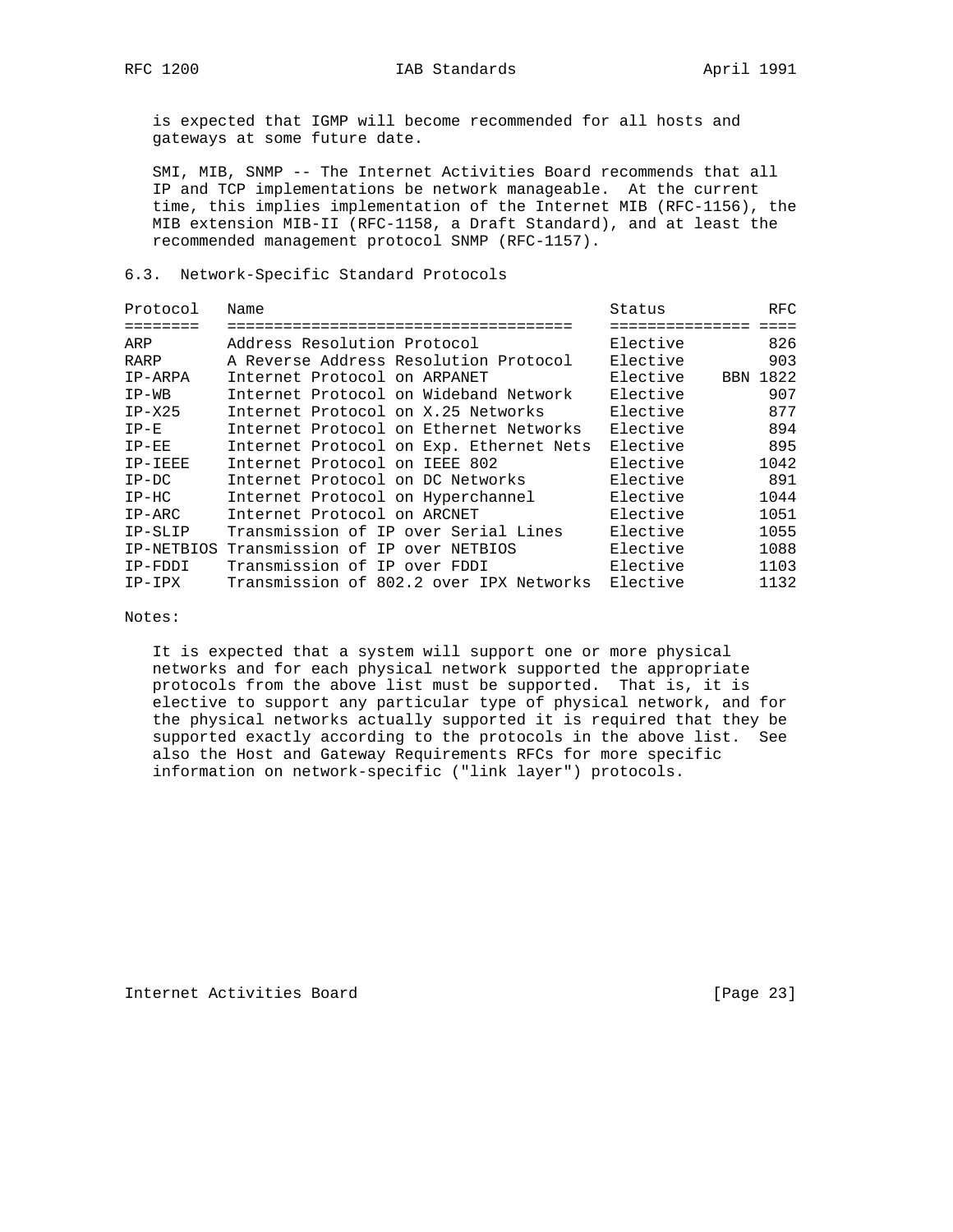## 6.4. Draft Standard Protocols

| Name                               | Status   | RFC                                                                                                     |
|------------------------------------|----------|---------------------------------------------------------------------------------------------------------|
|                                    |          |                                                                                                         |
| Finger Protocol                    | Elective | $1196*$                                                                                                 |
| Internet Protocol on FDDI Networks | Elective | 1188*                                                                                                   |
| Telnet Linemode Option             | Elective | $1184*$                                                                                                 |
| MIB-II                             | Elective | $1213*$                                                                                                 |
| Point to Point Protocol            | Elective | $1171*$                                                                                                 |
| Mail Privacy: Procedures           |          | 1113                                                                                                    |
| Mail Privacy: Key Management       |          | 1114                                                                                                    |
| Mail Privacy: Algorithms           | Elective | 1115                                                                                                    |
| Bootstrap Protocol                 |          |                                                                                                         |
| Routing Information Protocol       | Elective | 1058                                                                                                    |
|                                    |          | 1006                                                                                                    |
| WhoIs Protocol                     | Elective | 954                                                                                                     |
| Trivial File Transfer Protocol     | Elective | 783                                                                                                     |
|                                    |          | Elective<br>Elective<br>Recommended 951, 1048, 1084<br>ISO Transport Service on top of the TCP Elective |

#### Notes:

 RIP -- The Routing Information Protocol (RIP) is widely implemented and used in the Internet. However, both implementors and users should be aware that RIP has some serious technical limitations as a routing protocol. The IETF is currently developing several candidates for a new standard "open" routing protocol with better properties than RIP. The IAB urges the Internet community to track these developments, and to implement the new protocol when it is standardized; improved Internet service will result for many users.

 TP-TCP -- As OSI protocols become more widely implemented and used, there will be an increasing need to support interoperation with the TCP/IP protocols. The Internet Engineering Task Force is formulating strategies for interoperation. RFC-1006 provides one interoperation mode, in which TCP/IP is used to emulate TP0 in order to support OSI applications. Hosts that wish to run OSI connection-oriented applications in this mode should use the procedure described in RFC- 1006. In the future, the IAB expects that a major portion of the Internet will support both TCP/IP and OSI (inter-)network protocols in parallel, and it will then be possible to run OSI applications across the Internet using full OSI protocol "stacks".

 MIB-II -- This memo defines a mandatory extension to the base MIB (RFC-1156) and is a Draft Standard for the Internet community. The extensions described here are currently Elective, but when they become a standard, they will have the same status as RFC-1156, that is, Recommended. See also the note on SMI, MIB and SNMP under Standards.

Internet Activities Board [Page 24]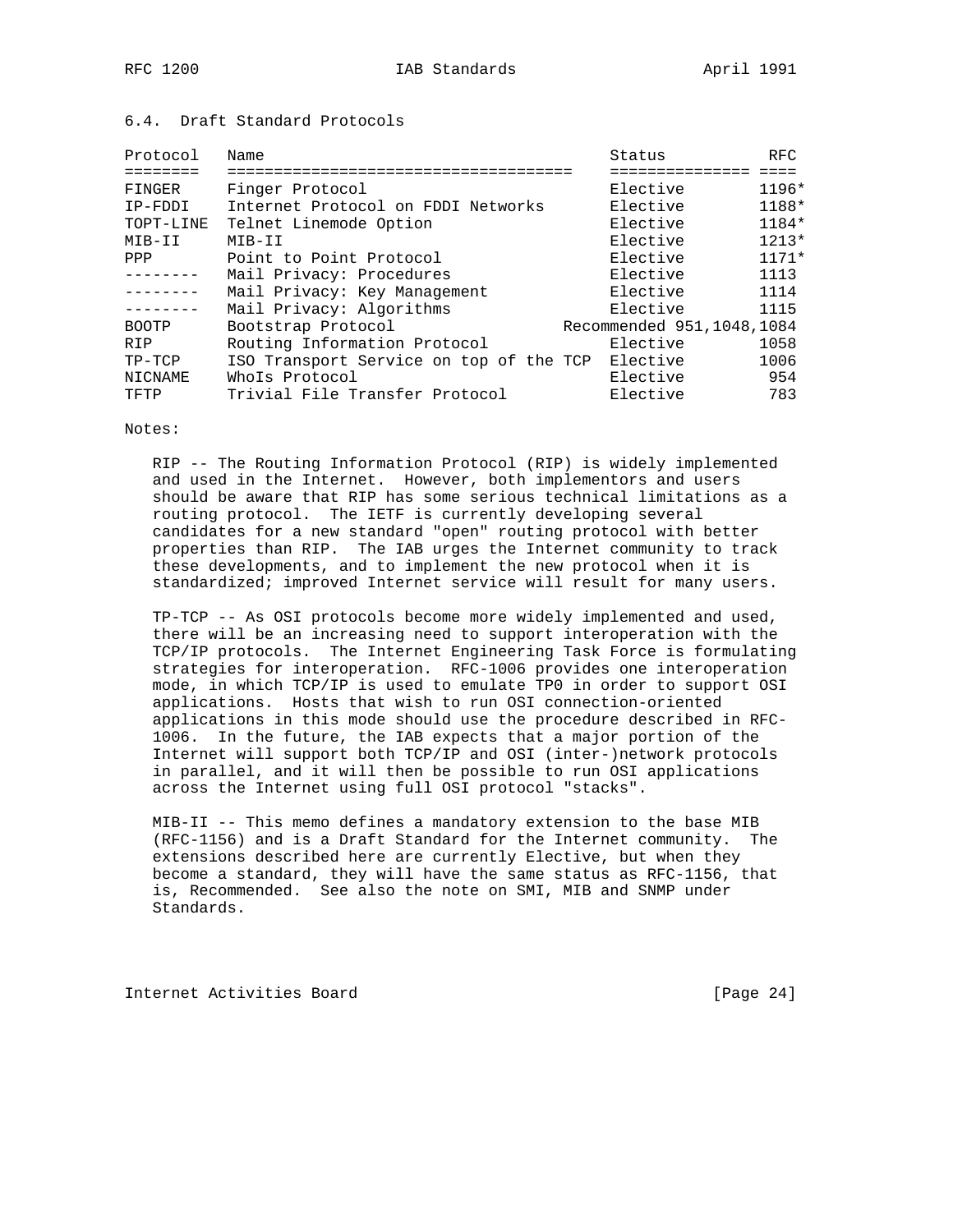RFC 1200 **IAB Standards** April 1991

 PPP -- Point to Point Protocol is a method of sending IP over serial lines, which are a type of physical network. It is anticipated that PPP will be advanced to the network-specific standard protocol state in the future.

#### 6.5. Proposed Standard Protocols

| Protocol          | Name                                                  | Status   | RFC                    |
|-------------------|-------------------------------------------------------|----------|------------------------|
| ========          |                                                       |          | ====================== |
|                   | OIM-MIB-II OSI Internet Management: MIB-II            | Elective | $1214*$                |
|                   | Concise-MIB Concise MIB Definitions                   | Elective | $1212*$                |
| IP-SMDS           | IP Datagrams over the SMDS Service                    | Elective | 1209*                  |
| IP-ARCNET         | Transmitting IP Traffic over ARCNET Networks Elective |          | 1201*                  |
| $IS-IS$           | Use of OSI IS-IS for Routing in TCP/IP                | Elective | 1195*                  |
|                   | and Dual Environments                                 |          |                        |
| IP-MTU            | Path MTU Discovery                                    | Elective | $1191*$                |
| <b>CMOT</b>       | Common Management Information Services                | Elective | 1189*                  |
|                   | and Protocol over TCP/IP                              |          |                        |
| PPP-INIT          | PPP Initial Configuration Options                     | Elective | $1172*$                |
| BGP               | Border Gateway Protocol                               | Elective | $1163, 1164*$          |
| IP-CMPRS          | Compressing TCP/IP Headers                            | Elective | 1144                   |
|                   | Echo for ISO-8473                                     | Elective | 1139                   |
| OSPF              | Open Shortest Path First Routing                      | Elective | 1131                   |
| TOPT-ENV          | Telnet Environment Option                             | Elective | 1116*                  |
| SUN-NFS           | Network File System Protocol                          | Elective | 1094                   |
| POP3              | Post Office Protocol, Version 3                       | Elective | 1081,1082              |
| SUN-RPC           | Remote Procedure Call Protocol                        | Elective | 1057                   |
| PCMAIL            | Pcmail Transport Protocol                             | Elective | 1056                   |
| NFILE             | A File Access Protocol                                | Elective | 1037                   |
| $- - - - - - - -$ | Mapping between X.400(84) and RFC-822                 | Elective | 987,1026               |
| NNTP              | Network News Transfer Protocol                        | Elective | 977                    |
| HOSTNAME          | HOSTNAME Protocol                                     | Elective | 953                    |
| SFTP              | Simple File Transfer Protocol                         | Elective | 913                    |
| <b>RLP</b>        | Resource Location Protocol                            | Elective | 887                    |
| SUPDUP            | SUPDUP Protocol                                       | Elective | 734                    |

### Notes:

 IP-SMDS and IP-ARCNET -- These define methods of sending IP over particular network types. It is anticipated that these will be advanced to the network specific standard protocol state in the future.

Internet Activities Board [Page 25]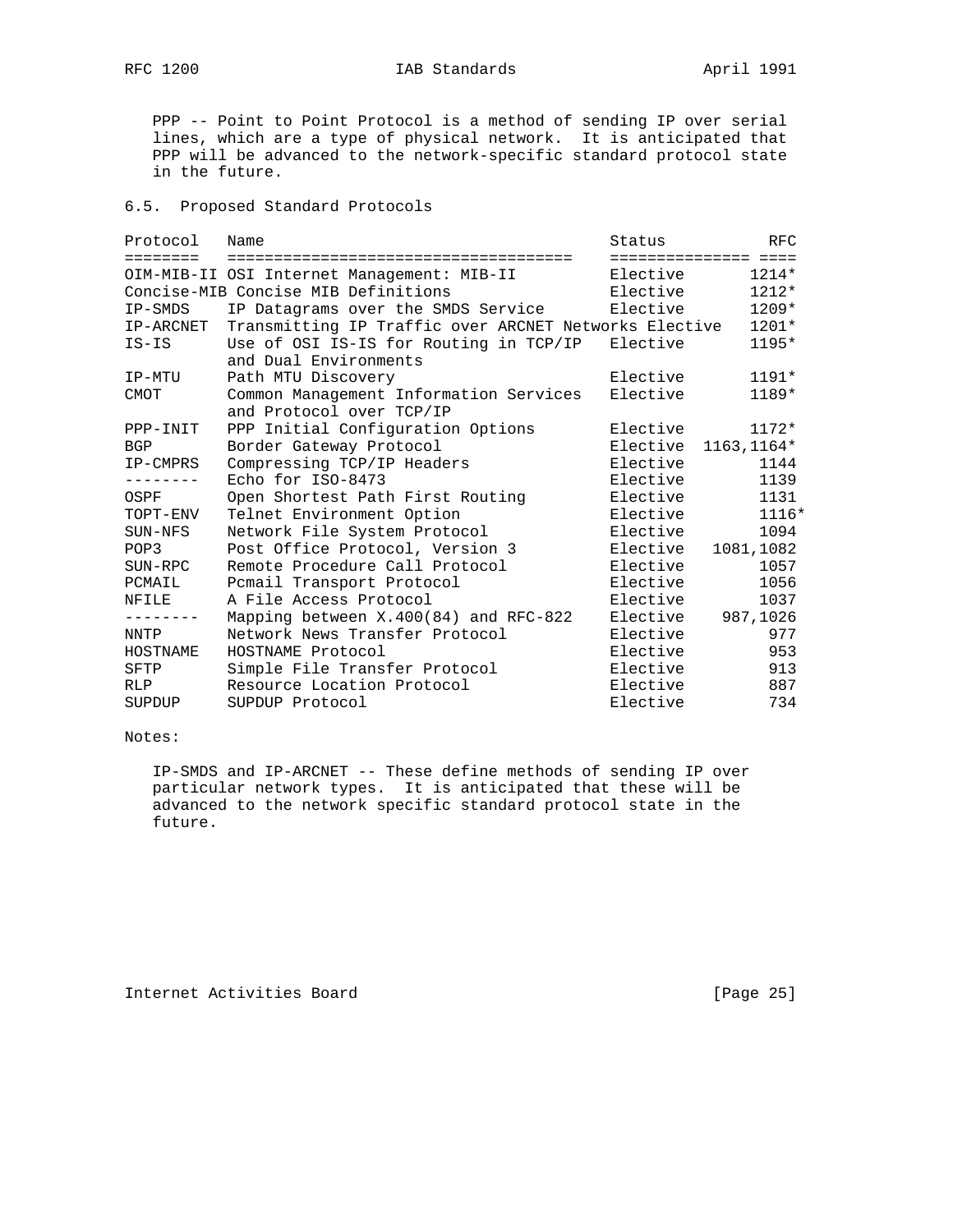# 6.6. Experimental Protocols

| Protocol   | Name                                    | Status                 | <b>RFC</b> |
|------------|-----------------------------------------|------------------------|------------|
| ========   |                                         | ====================== |            |
| <b>MPP</b> | Message Posting Protocol                | Limited Use            | 1204*      |
| $ST-II$    | Stream Protocol                         | Limited Use            | $1190*$    |
| SNMP-BULK  | Bulk Table Retrieval with the SNMP      | Limited Use            | 1187*      |
| $DNS-RR$   | New DNS RR Definitions                  | Limited Use            | 1183*      |
| NTP-OSI    | NTP over OSI Remote Operations          | Limited Use            | 1165*      |
| MSP        | Message Send Protocol                   | Limited Use            | 1159*      |
| EHF-MAIL   | Encoding Header Field for Mail          | Elective               | 1154       |
| DMF-MAIL   | Digest Message Format for Mail          | Elective               | 1153       |
| <b>RDP</b> | Reliable Data Protocol                  | Limited Use 908, 1151  |            |
| --------   | Mapping between $X.400(88)$ and RFC-822 | Elective               | 1148       |
| TCP-ACO    | TCP Alternate Checksum Option           | Not Recommended 1146   |            |
|            | Mapping full 822 to Restricted 822      | Elective               | 1137       |
| IP-DVMRP   | IP Distance Vector Multicast Routing    | Not Recommended 1075   |            |
| TCP-LDP    | TCP Extensions for Long Delay Paths     | Limited Use            | 1072       |
| IMAP2      | Interactive Mail Access Protocol        | Limited Use 1176,1064  |            |
| IMAP3      | Interactive Mail Access Protocol        | Limited Use            | $1203*$    |
| VMTP       | Versatile Message Transaction Protocol  | Elective               | 1045       |
|            | COOKIE-JAR Authentication Scheme        | Not Recommended 1004   |            |
| NETBLT     | Bulk Data Transfer Protocol             | Not Recommended        | 998        |
| IRTP       | Internet Reliable Transaction Protocol  | Not Recommended        | 938        |
| AUTH       | Authentication Service                  | Not Recommended        | 931        |
| LDP        | Loader Debugger Protocol                | Not Recommended        | 909        |
| NVP-II     | Network Voice Protocol                  | Limited Use ISI-memo   |            |
| <b>PVP</b> | Packet Video Protocol                   | Limited Use ISI-memo   |            |

6.7. Informational Protocols

| Protocol | Name                                                         | RFC.    |
|----------|--------------------------------------------------------------|---------|
|          |                                                              |         |
|          | SNMP-TRAPS A Convention for Defining Traps for use with SNMP | $1215*$ |
| DAS      | Directory Assistance Service                                 | $1202*$ |
|          | FYI on the X Window System                                   | $1198*$ |
| ODA      | Office Document Architecture                                 | $1197*$ |
| MD4      | MD4 Message Digest Algorithm                                 | $1186*$ |
| LPDP     | Line Printer Daemon Protocol                                 | $1179*$ |

Internet Activities Board [Page 26]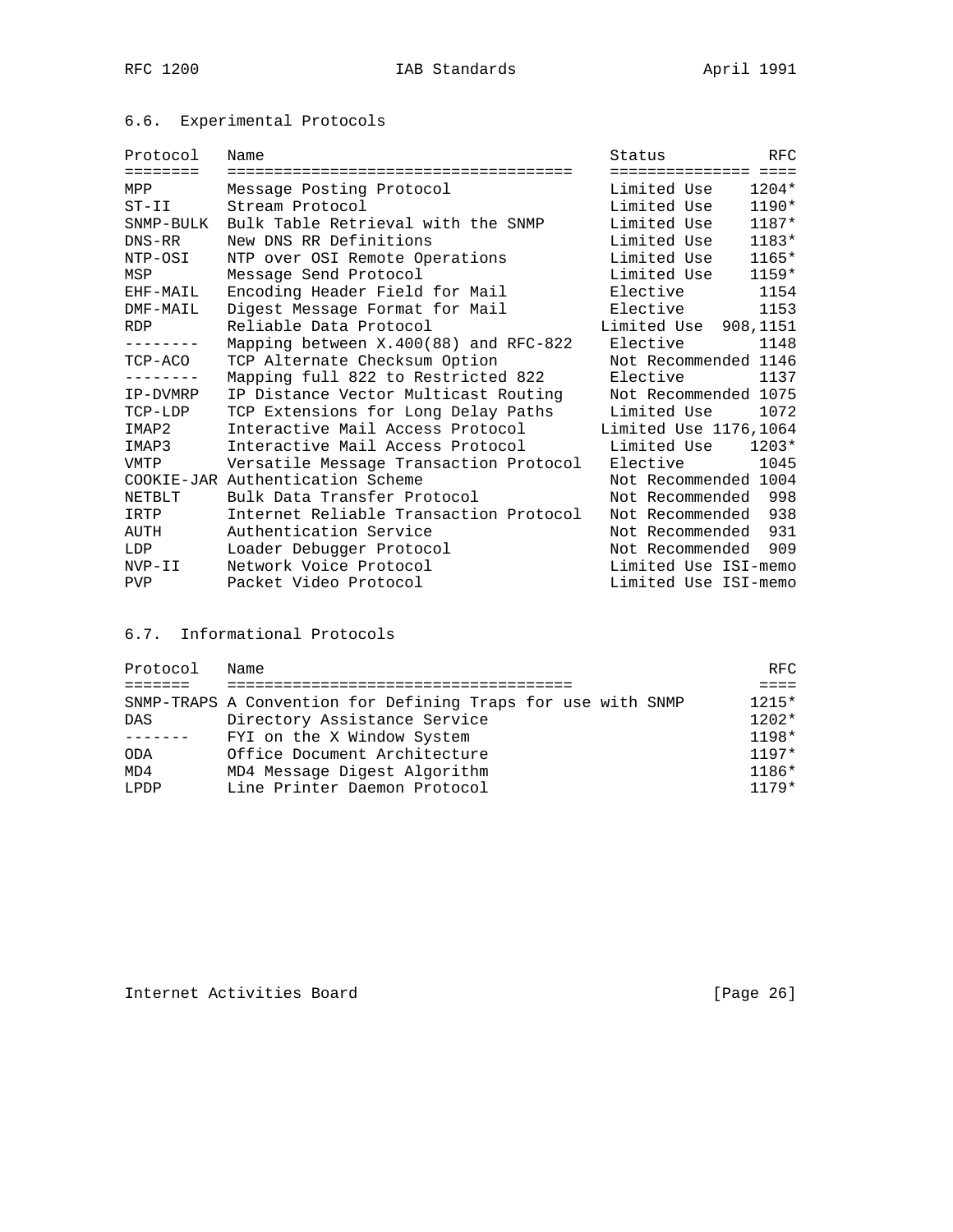# 6.8. Historic Protocols

| Protocol         | Name                                    | Status |  |                           | <b>RFC</b> |
|------------------|-----------------------------------------|--------|--|---------------------------|------------|
| =======          | ==================================      |        |  | =============             |            |
| SGMP             | Simple Gateway Monitoring Protocol      |        |  | Not Recommended 1028      |            |
| HEMS             | High Level Entity Management Protocol   |        |  | Not Recommended 1021      |            |
| STATSRV          | Statistics Server                       |        |  | Not Recommended           | 996        |
| POP <sub>2</sub> | Post Office Protocol, Version 2         |        |  | Not Recommended           | 937        |
| RATP             | Reliable Asynchronous Transfer Protocol |        |  | Not Recommended           | 916        |
| THINWIRE         | Thinwire Protocol                       |        |  | Not Recommended           | 914        |
| HMP              | Host Monitoring Protocol                |        |  | Not Recommended           | 869        |
| GGP              | Gateway Gateway Protocol                |        |  | Not Recommended           | 823        |
| RTELNET          | Remote Telnet Service                   |        |  | Not Recommended           | 818        |
| CLOCK            | DCNET Time Server Protocol              |        |  | Not Recommended           | 778        |
| MPM              | Internet Message Protocol               |        |  | Not Recommended           | 759        |
| NETRJS           | Remote Job Service                      |        |  | Not Recommended 740       |            |
| NETED            | Network Standard Text Editor            |        |  | Not Recommended 569       |            |
| RJE              | Remote Job Entry                        |        |  | Not Recommended           | 407        |
| XNET             | Cross Net Debugger                      |        |  | Not Recommended IEN-158   |            |
|                  | NAMESERVER Host Name Server Protocol    |        |  | Not Recommended IEN-116   |            |
| MUX              | Multiplexing Protocol                   |        |  | Not Recommended IEN-90    |            |
| GRAPHICS         | Graphics Protocol                       |        |  | Not Recommended NIC-24308 |            |

- 7. Contacts
- 7.1. IAB, IETF, and IRTF Contacts
	- 7.1.1. Internet Activities Board (IAB) Contact

Contact:

 Bob Braden Executive Director of the IAB USC/Information Sciences Institute 4676 Admiralty Way Marina del Rey, CA 90292-6695

1-213-822-1511

Braden@ISI.EDU

 Please send your comments about this list of protocols and especially about the Draft Standard Protocols to the Internet Activities Board care of Bob Braden, IAB Executive Director.

Internet Activities Board [Page 27]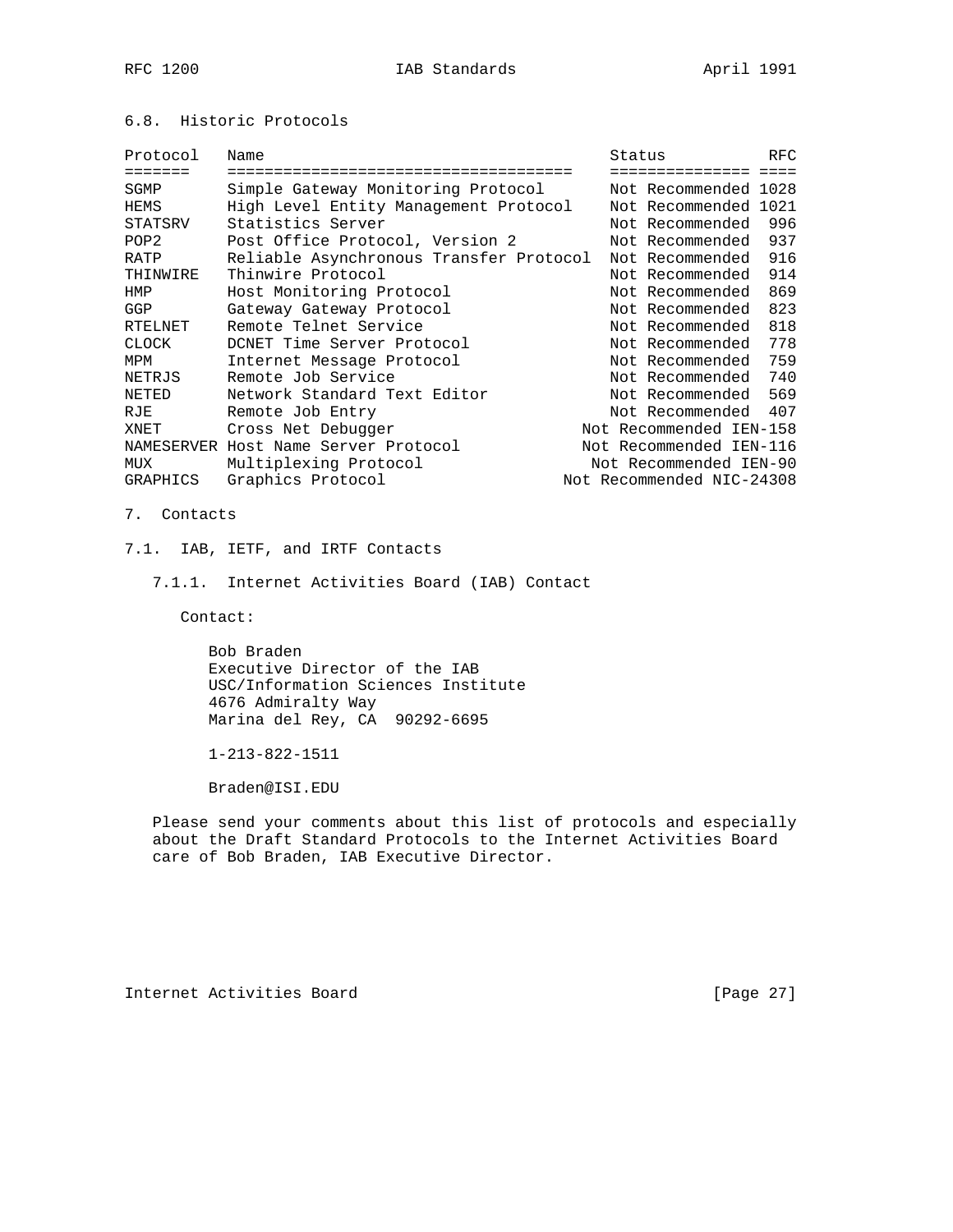7.1.2. Internet Engineering Task Force (IETF) Contact

Contact:

 Phill Gross Chair of the IETF Corporation for National Research Initiatives (NRI) 1895 Preston White Drive, Suite 100 Reston, VA 22091

1-703-620-8990

PGross@NRI.RESTON.VA.US

7.1.3. Internet Research Task Force (IRTF) Contact

Contact:

 David D. Clark Chair of the IRTF Massachusetts Institute of Technology Laboratory for Computer Science 545 Main Street Cambridge, MA 02139

1-617-253-6003

ddc@LCS.MIT.EDU

7.2. Internet Assigned Numbers Authority Contact

Contact:

 Joyce K. Reynolds Internet Assigned Numbers Authority USC/Information Sciences Institute 4676 Admiralty Way Marina del Rey, CA 90292-6695

1-213-822-1511

IANA@ISI.EDU

 The protocol standards are managed for the IAB by the Internet Assigned Numbers Authority.

 Please refer to the documents "Assigned Numbers" (RFC-1060) and "Official Internet Protocols" (RFC-1011) for further information

Internet Activities Board [Page 28]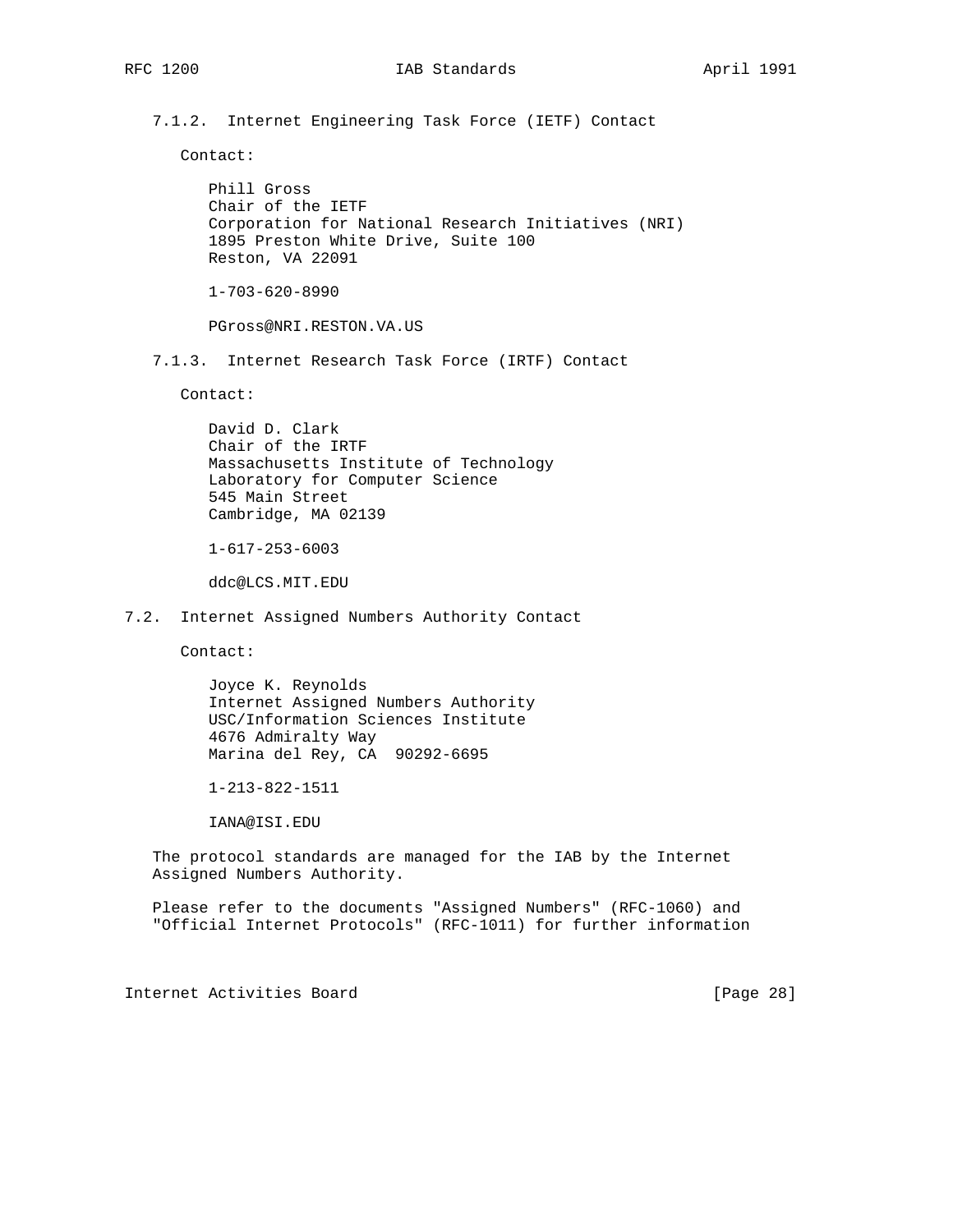about the status of protocol documents. There are two documents that summarize the requirements for host and gateways in the Internet, "Host Requirements" (RFC-1122 and RFC-1123) and "Gateway Requirements" (RFC-1009).

 How to obtain the most recent edition of this "IAB Official Protocol Standards" memo:

 The file "in-notes/iab-standards.txt" may be copied via FTP from the VENERA.ISI.EDU computer using the FTP username "anonymous" and FTP password "guest".

7.3. Request for Comments Editor Contact

Contact:

 Jon Postel RFC Editor USC/Information Sciences Institute 4676 Admiralty Way Marina del Rey, CA 90292-6695

1-213-822-1511

Postel@ISI.EDU

 Documents may be submitted via electronic mail to the RFC Editor for consideration for publication as RFC. If you are not familiar with the format or style requirements please request the "Instructions for RFC Authors". In general, the style of any recent RFC may be used as a guide.

7.4. The Network Information Center and Requests for Comments Distribution Contact

Contact:

 DDN Network Information Center SRI International Room EJ291 333 Ravenswood Avenue Menlo Park, CA 94025

 1-800-235-3155 1-415-859-3695

NIC@NIC.DDN.MIL

Internet Activities Board [Page 29]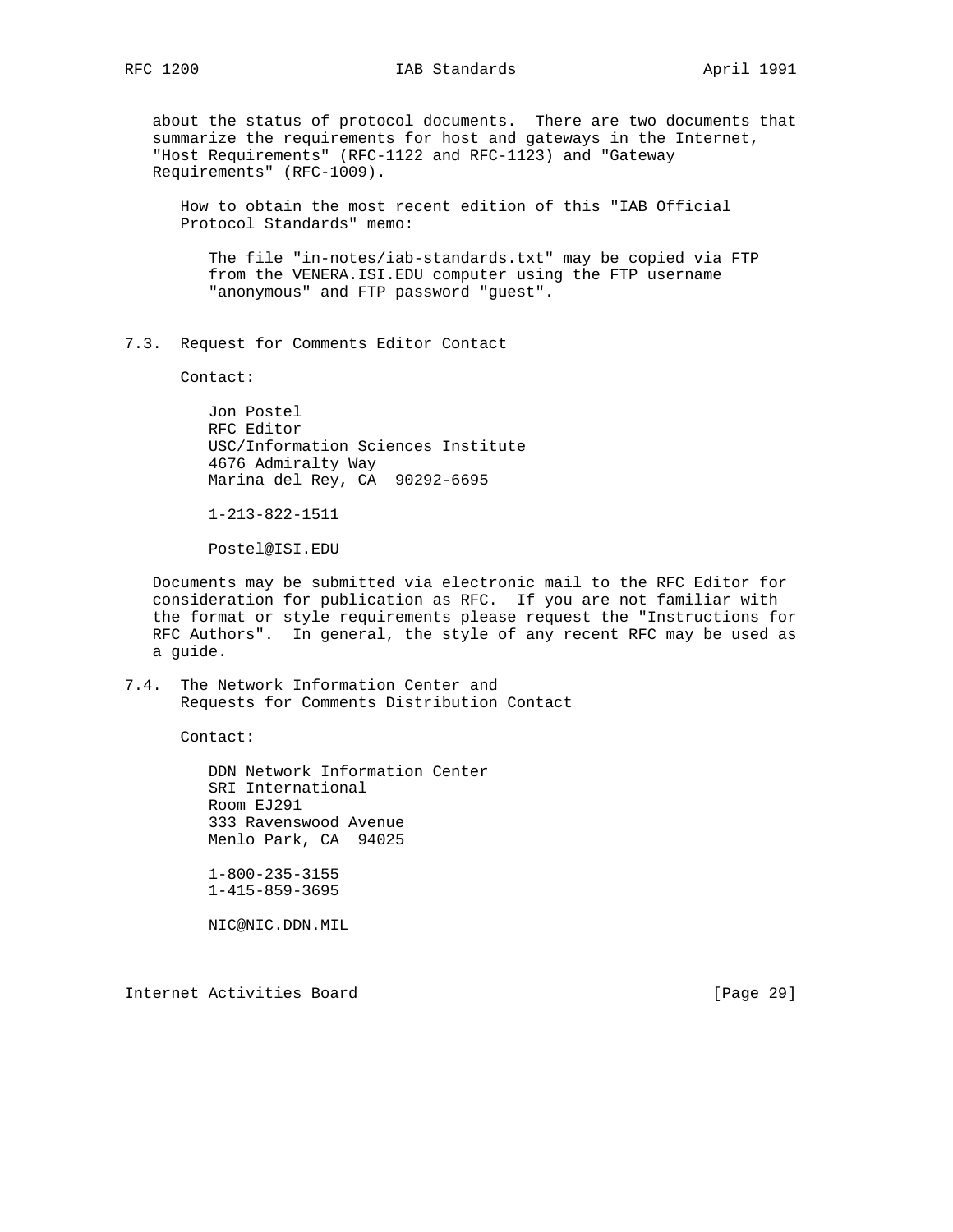The Network Information Center (NIC) provides many information services for the Internet community. Among them is maintaining the Requests for Comments (RFC) library.

 RFCs can be obtained via FTP from NIC.DDN.MIL, with the pathname RFC:RFCnnnn.TXT where "nnnn" refers to the number of the RFC. A list of all RFCs may be obtained by copying the file RFC:RFC-INDEX.TXT. Log in with FTP username ANONYMOUS and password GUEST.

 The NIC also provides an automatic mail service for those sites which cannot use FTP. Address the request to SERVICE@NIC.DDN.MIL and in the subject field of the message indicate the file name, as in "Subject: SEND RFC:RFCnnnn.TXT".

 Some RFCs are now available in PostScript, these may be obtained from the NIC in a similar fashion by substituting ".PS" for ".TXT".

 How to obtain the most recent edition of this "IAB Official Protocol Standards" memo:

 The file RFC:IAB-STANDARDS.TXT may be copied via FTP from the NIC.DDN.MIL computer following the same procedures used to obtain RFCs.

7.5. Other Sources for Requests for Comments

7.5.1. NSF Network Service Center (NNSC)

 NSF Network Service Center (NNSC) BBN Laboratories, Inc. 10 Moulton St. Cambridge, MA 02238

617-873-3400

NNSC@NNSC.NSF.NET

7.5.2. NSF Network Information Service (NIS)

 NSF Network Information Service Merit Computer Network University of Michigan 1075 Beal Avenue Ann Arbor, MI 48109

313-763-4897

INFO@NIS.NSF.NET

Internet Activities Board [Page 30]